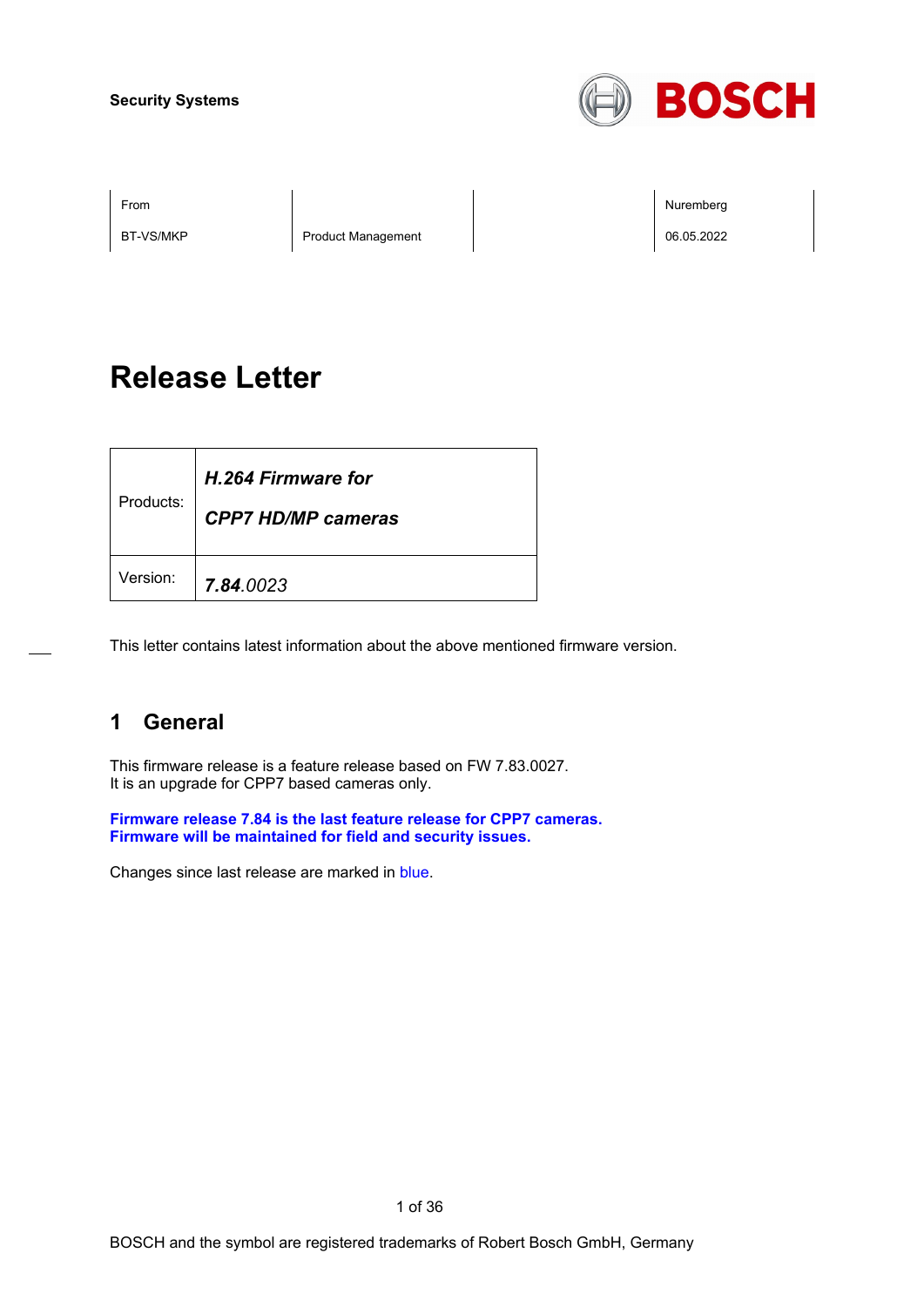

BT-VS/MKP | Product Management | | | | | | | | | | | | | | | 06.05.2022

From Nuremberg (Nuremberg ) and the contract of the contract of the contract of the contract of the contract of the contract of the contract of the contract of the contract of the contract of the contract of the contract o

## **2 Applicable products:**

- DINION IP starlight 6000
- DINION IP starlight 7000
- FLEXIDOME IP starlight 6000
- FLEXIDOME IP starlight 7000
- DINION IP thermal 8000
- DINION IP thermal 9000 RM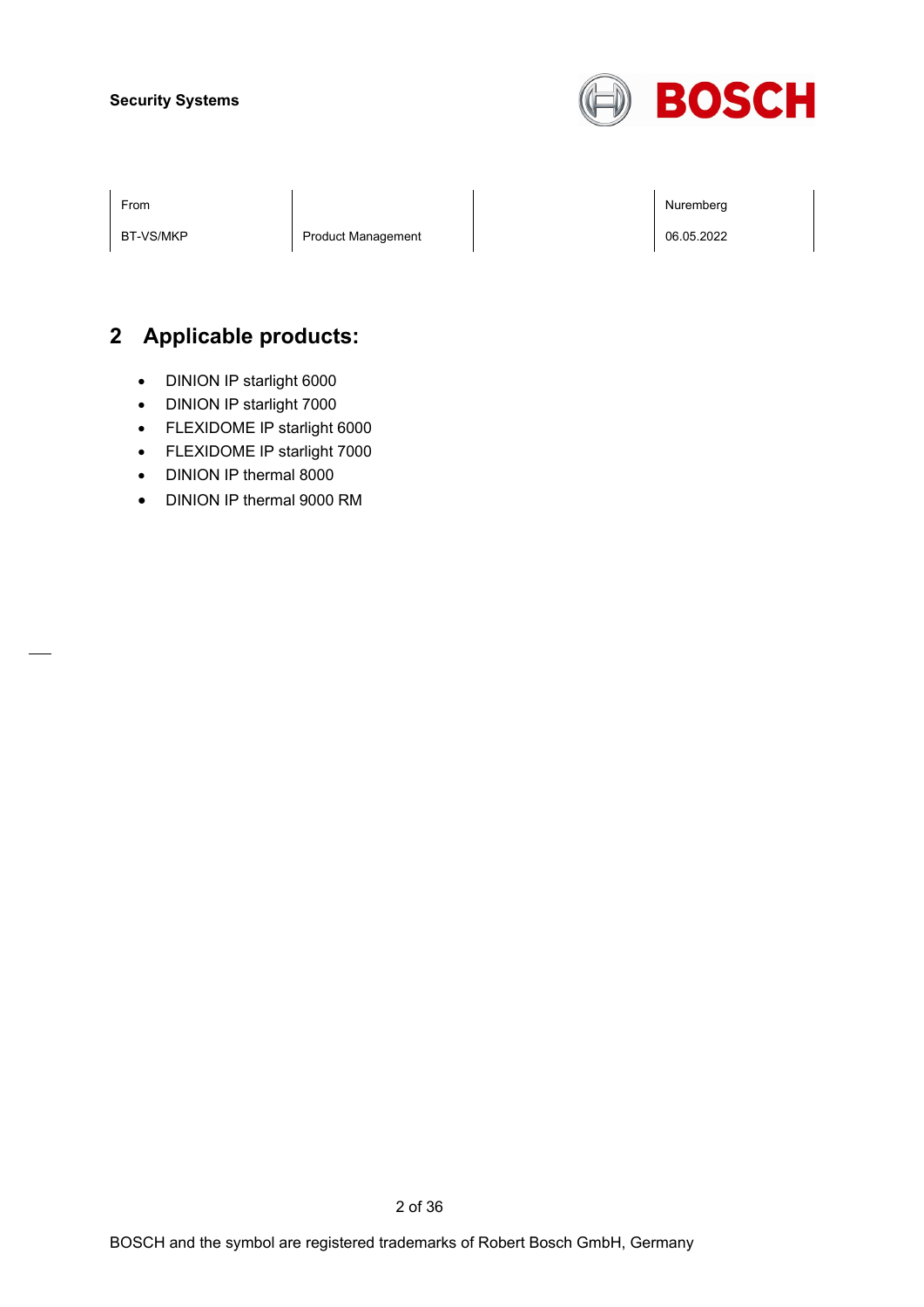

BT-VS/MKP Product Management Product Management Product National Product National Product Product National Product National Product National Product National Product National Product National Product National Product Natio

From Nuremberg (Nuremberg ) and the contract of the contract of the contract of the contract of the contract of the contract of the contract of the contract of the contract of the contract of the contract of the contract o

## **3 Important notes:**

## *3.1 End of Feature for CPP7– Maintenance mode started*

With release of FW 7.84, feature implementation for CPP7 ends, and the firmware development will switch over into maintenance mode. The firmware branch 7.8 for CPP7 is now treated as a **long-term supported firmware (LTSFW)**, with its code base frozen to allow bug fixing and applying security fixes where necessary.

## *3.2 Two-factor authenticated firmware signature*

The security of the signature of the firmware file has been strengthened by using a two-factor authentication process for signing the final released firmware file. This new process has been prepared for with firmware 6.50 and comes into effect with succeeding versions.

The new signature protects from non-released versions being installed in production systems. As a result, pre-release (beta) versions, required sometimes in projects, need to have a special license installed prior to the firmware update. Requests for pre-release versions need to be handled via tech support tickets in order to allow tracking and require a concession signed by the customer.

In case a firmware must be downgraded from a device with firmware 6.51 or higher installed, the downgrade is only possible via firmware 6.50 with an updated signature. Please contact our customer service or technical support to get a link to this firmware.

## *3.3 Firmware file encryption*

In order to upload version 6.51 or higher to a device running a firmware version below 6.50, you need to upgrade first to version 6.50, since older firmware versions do not support firmware file decryption. This can be achieved by uploading the combined firmware file multiple times until the required firmware version is installed.

## *3.4 "Originally manufactured" certificate*

Since firmware version 6.30 all cameras are prepared to receive a unique Bosch certificate during production, assigned and enrolled by Escrypt LRA. These certificates prove that every device is an original Bosch-manufactured and untampered unit.

Escrypt is a Bosch-owned company, providing the Bosch certificate authority (CA). Enrollment of the certificates in production is asynchronous to this firmware release.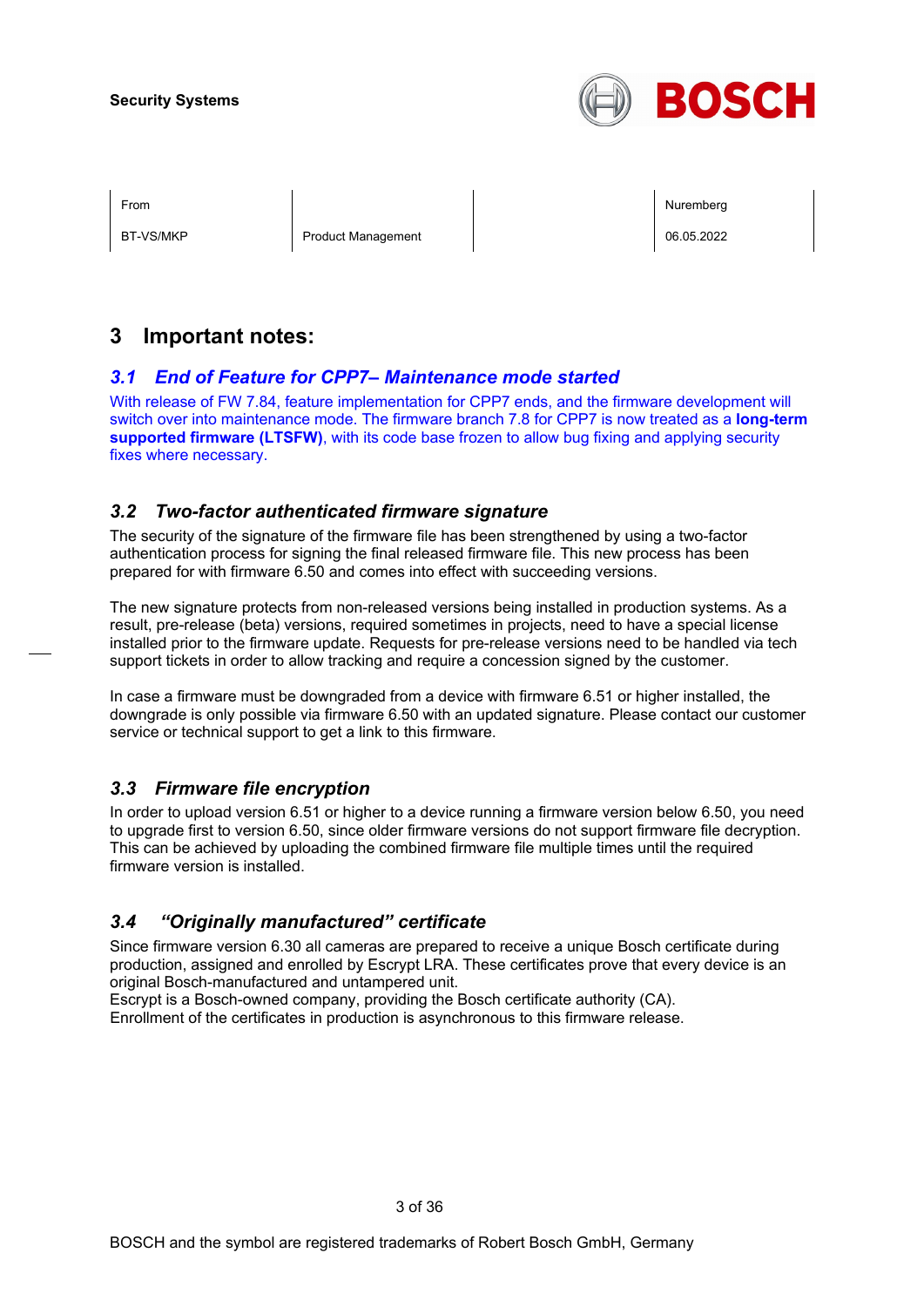

BT-VS/MKP Product Management Product Management Product Nanagement Product N

From Nuremberg (Nuremberg ) and the contract of the contract of the contract of the contract of the contract of the contract of the contract of the contract of the contract of the contract of the contract of the contract o

## *3.5 Secure Element ("TPM")*

All CPP7 devices incorporate a secure microcontroller, which we call our Secure Element. "A Secure Element is a tamper-resistant platform capable of securely hosting applications and their confidential and cryptographic data (for example cryptographic keys) in accordance with the rules and security requirements set by well-identified trusted authorities."<sup>[1](#page-3-0)</sup> In this specific case the requirements are defined in the Trusted Platform Module library specification defined by the Trusted Computing Group (TCG). As the Secure Element supports the main functionalities specified by TCG, the ones needed for an IoT device, it is often referred to as a "TPM".

Due to security reasons, the firmware or functionality of the secure crypto-microcontroller cannot be altered in the field.

Thus, not all new security features become available on devices with older secure cryptomicrocontroller hardware or firmware revisions.

## *3.6 Open Source Software*

Bosch Security Systems is advocate of integrating open source software into its products. The use of open source software is noted in the *Service* menu on the *System Overview* page of every camera's web interface. For general information regarding open source software in Bosch Security Systems, please visit<http://www.boschsecurity.com/oss> .

<span id="page-3-0"></span><sup>1</sup> [https://globalplatform.org/wp-content/uploads/2018/05/Introduction-to-Secure-Element-15May2018.pdf,](https://globalplatform.org/wp-content/uploads/2018/05/Introduction-to-Secure-Element-15May2018.pdf) page 1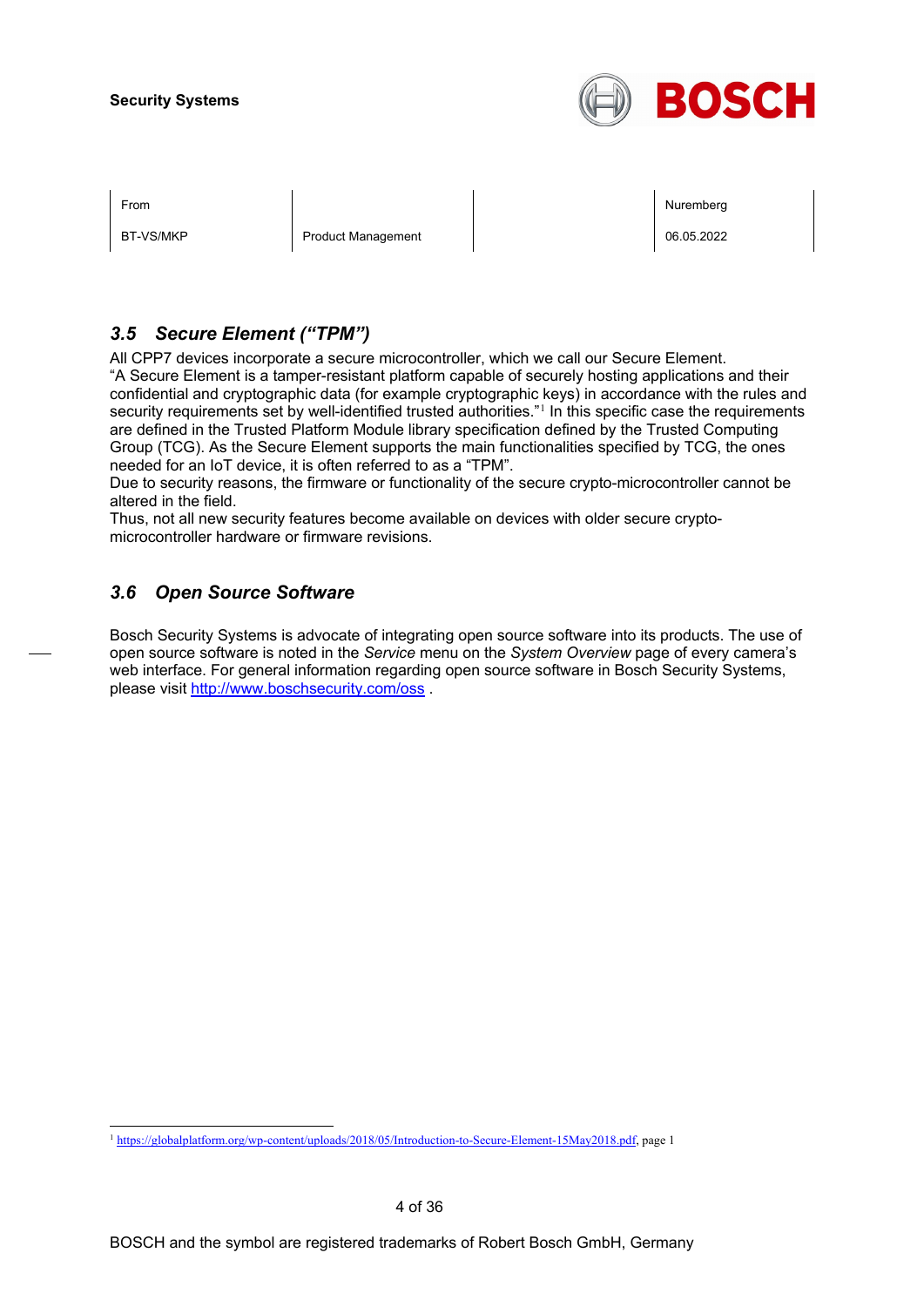

BT-VS/MKP Product Management Product Management Product Nanagement Product Nanagement Product Nanagement Product N

From Nuremberg (Nuremberg ) and the contract of the contract of the contract of the contract of the contract of the contract of the contract of the contract of the contract of the contract of the contract of the contract o

## **4 New Features**

- Bandwidth throttling has been added to allow the camera being installed on networks with limited throughput capacity. The available bandwidth can be configured as kbps values in the Ethernet section of the Network Access menu. The camera will then limit its data generation on the network to this maximum Ethernet transmission value to avoid bursts in the network traffic. The Ethernet input on the camera is not limited.
- The Network Access menu has been separated for IPv4 and IPv6 addresses. IPv4 and IPv6 can now separately be configured and activated.
- IP filter entries have been extended to allow up to 20 IP addresses or ranges.
- For certificate-based network authentication, and in case of an unsubstantiated time base, the camera may assume its time from the overlapping validity periods in the EAP-TLS certificates, if this feature is enabled via the camera's settings. With valid certificates, this will allow the camera to connect to the network even in case of an invalid system time due to e. g. a longer power loss.

## **5 Changes**

- An issue is fixed where insufficient memory allocation caused sporadic unresponsiveness of a camera's web user interface.
- An issue is fixed where a wrong color was applied to alarm-triggered bounding boxes when using Camera Trainer.

## **6 System Requirements**

- Web Browsers:
	- o Google Chrome
	- o Microsoft Internet Explorer 11 or higher
	- o Microsoft Edge (Chromium based)
	- o Mozilla Firefox
- DirectX 11
- MPEG-ActiveX 6.34 or newer (for IE only)
- Configuration Manager 7.50 or newer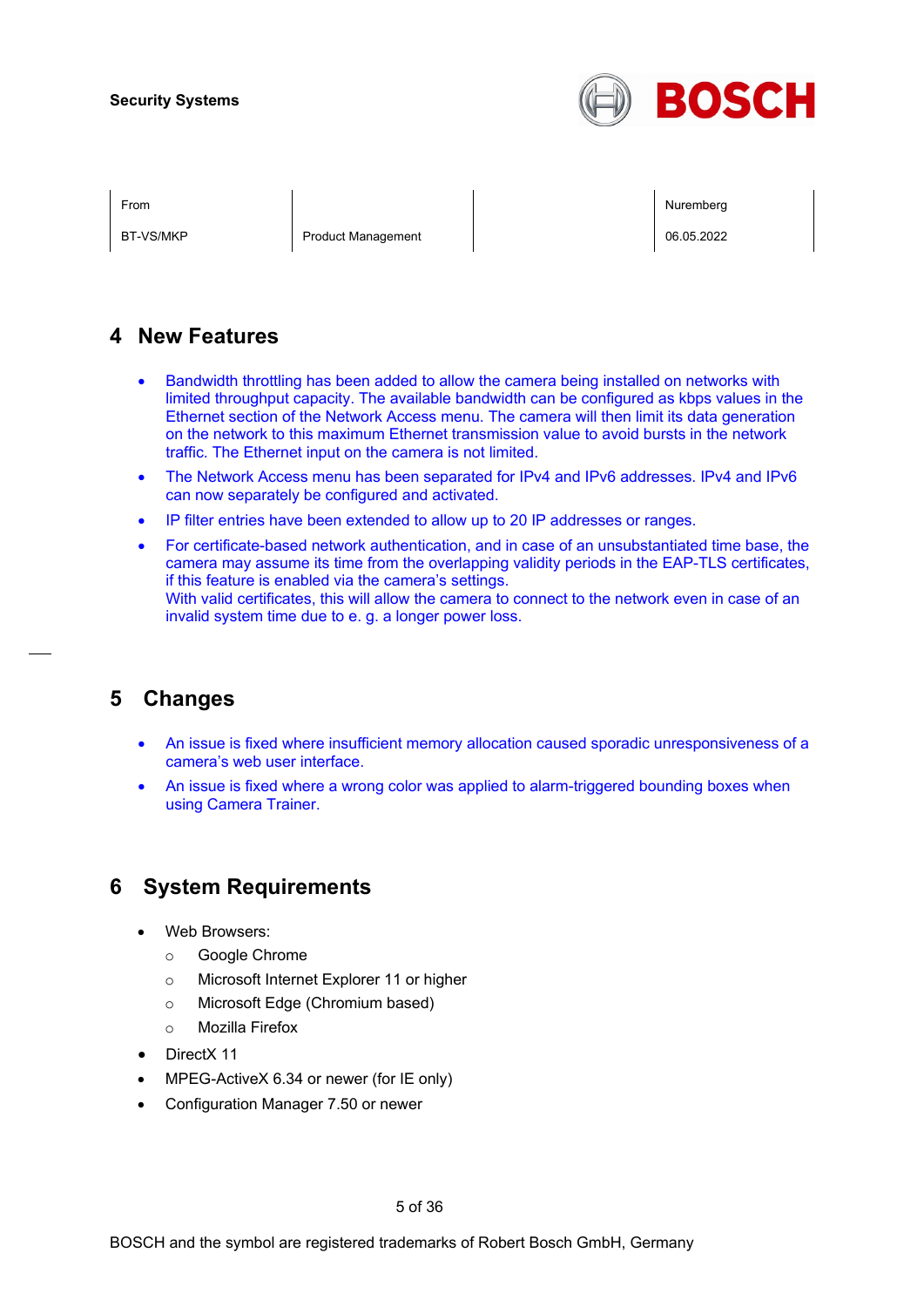

BT-VS/MKP Product Management Product Management Product Nanagement Product N

From the second contract of the second contract of the second contract of the second contract of the second contract of the second contract of the second contract of the second contract of the second contract of the second

## **7 Restrictions; Known Issues**

#### **User Interface**

- If UAC is set to default in Windows 7, no snapshot or recording via LIVE page is possible.
- Video and audio may be asynchronous during replay via Web page.
- In Firefox, no audio is audible on the Audio Settings page.
- Opera mini for mobile devices cannot work in Intranets because it gets all pages through an opera proxy in the Internet. If there is no Internet connection no content is provided.
- When changing GUI language, the browser cache may have to be deleted and the web browser be reloaded before the language will be selected correctly.
- Fluent decoding of buffered .mp4 video from camera is strongly dependent on the browser, Jerky video may occur, e.g. with Mozilla Firefox 52.0, which is not a camera malfunction.
- Shutter time values in preview window might slightly deviate from rounded values selectable from dropdown menu.
- Privacy masks and other orientation-related parameters must be checked and eventually reassigned after rotating a camera.
- Exchanging the company and device logo might not be possible anymore due to strengthened web browser security features, although the settings are still possible in the web user interface.
- Firmware upload in recovery mode (app0) is very slow on products produced with FW 6.32 up to FW 6.5x. Be patient and don't interrupt the upload.
- A defective SD card may show 'device ok' status while being unusable. Check recording status for high level error description.
- Microsoft Edge may request re-entering the login credentials multiple times after reactivating a sleeping tab.
- RTSP live stream via media stream library is not possible with Safari browser on iOS/iPad.
- Password length for 'service', 'user' and 'live' is limited to 19 characters. Password length for all other users defined in one of the user groups is limited to 31 characters.
- Due to the recently introduced security feature 'HTTP referrer check' the browser connection will not be automatically redirected after an IP address change.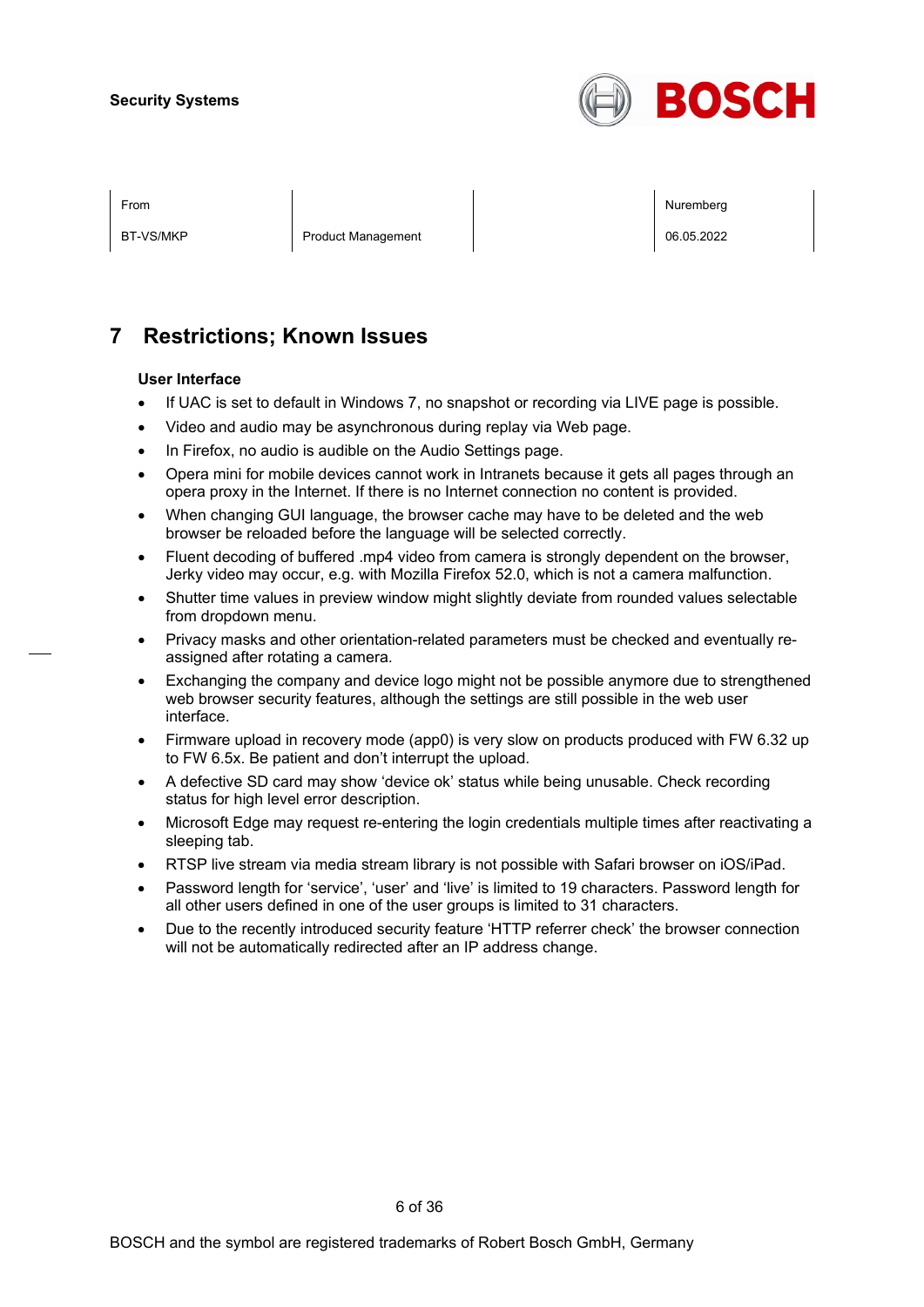

BT-VS/MKP Product Management 06.05.2022

From the second contract of the second contract of the second contract of the second contract of the second contract of the second contract of the second contract of the second contract of the second contract of the second

#### **Encoding**

- Only H.264 Main Profile using CABAC is supported. CAVLC is not supported.
- Frame rates in low light mode might vary and cause bit rate control to produce higher bit rates than set as maximum.
- Aspect ratios 16:9 and 4:3 are not combinable. Aspect ratio from stream 1 will lead.
- With GOP structure set to IBP and IBBP the I-frame distance may not exactly correspond with the set value.
- For stream setting "Dual ROI" the maximum resolution of stream 2 is 432p regardless of a higher resolution selected in the encoder profile.
- If bit rate is already reaching maximum level due to image content to be encoded, encoder quality regions with setting "object" cannot be improved for quality anymore and differences will gradually be reduced.

#### **Security**

- When using certificates for mutual authentication, it must be ensured that the camera uses a solid and trusted time base. In case the time differs too much from the actual time, a client might be locked out. Then, only a factory default will recover access to the camera.
- Underscore character (" ") and blank space are not allowed in common name in certificates.
- Excessive signing, e.g. due to very short video authentication signing interval, may have an impact on TLS connection setup.
- Client authentication is not working using Microsoft Edge as the browser does not send any certificate for client authentication, so the camera has nothing to authenticate.
- Video authentication using SHA hashing mechanisms are not functional if no self-signed certificate has been created yet. Opening an HTTPS connection once is prerequisite.
- Creating 2048 bit keys for self-signed certificates may take more than 20 seconds, extending the initial boot cycle, which may occasionally cause a timeout on the very first HTTPS connection to a camera. The next connection attempt typically is successful.
- If software sealing is active and SNMP is disabled in Network -> Network Services, no SNMP trap will be sent out on seal break due to the disabled service. The seal break itself is logged.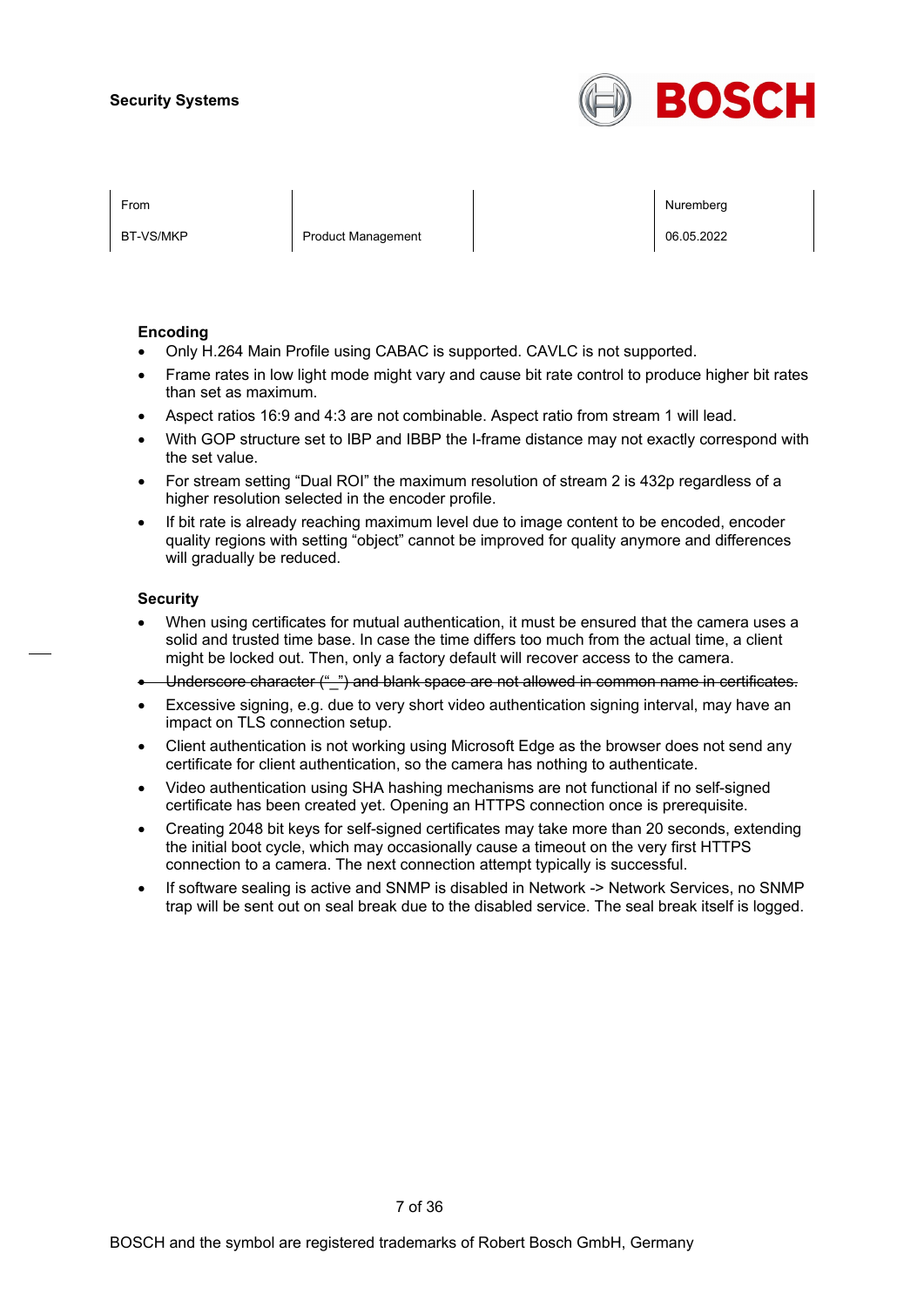

BT-VS/MKP Product Management Product Management Product Nanagement Product N

From the second contract of the second contract of the second contract of the second contract of the second contract of the second contract of the second contract of the second contract of the second contract of the second

#### **Network**

- QoS values are set according to group Video/Audio/Control for UDP packets, but for TCP packets, only the QoS value for Video is inserted.
- IP addresses 172.20.1.0/30 which include 172.20.1.0 to 172.20.1.3 are reserved for internal communication and must not be used as device addresses. Products without internal communication ignore this restriction and allow the use of this range.
- Link-local addresses from the Auto-IP range (169.254.1.0/16) must not be entered manually.
- Reboot will not be performed automatically after uploading a SSL certificate or SSL key; must be done manually.
- Multicast streaming must not be used in combination with bandwidth throttling or treated very carefully. The same is valid for any other bitrate-creating source or function inside the camera, e. g. recording or exports. It must be ensured that the average total bitrate created by the camera does not exceed the available and configured bandwidth, otherwise data may be lost, or the camera may behave unresponsive.
- When multicast streaming is used with encryption via RTSPS/SRTP, accessing the multicast stream unencrypted is no more possible as the same multicast group is used.

#### **Image Processing**

- For optimal image performance the user is advised not to turn off contrast enhancement during normal camera operation.
- In cases where the camera is configured to do very little noise filtering (far lower than default settings of the camera), in a low-light scene the bit rate needed for encoding the unfiltered, low-noise image is high. If the target and maximum encoding bit rate values do not match this bit rate requirement, blockiness or stuttering images may result. On these occasions please apply stronger temporal or spatial filtering and/or reduce sharpness.
- ROI PTZ combined with IDNR enabled may blur image when no motion is present in the scene.
- When the camera runs in HDR mode, the analog output menu cannot be used by pressing the local menu button. In this mode, pressing the menu button on the camera will switch on the analog output, pressing it once again will switch the analog output off. Aspect ratio and zoom and focus changes can only be done via IP in the FW configuration.
- 4:3 analog output mode is not possible in combination with HDR.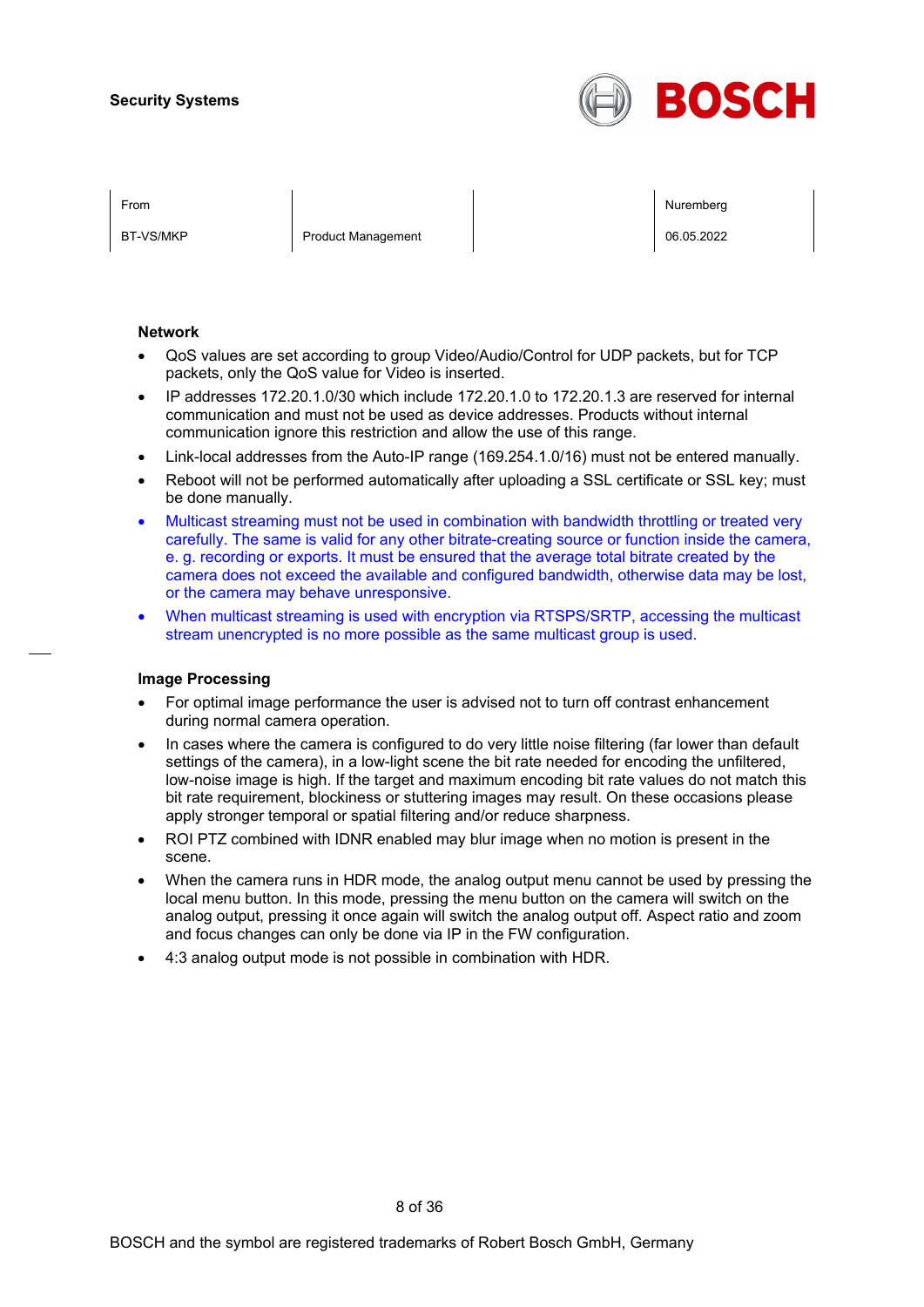

BT-VS/MKP Product Management Product Management Product Nanagement Product N

From the second contract of the second contract of the second contract of the second contract of the second contract of the second contract of the second contract of the second contract of the second contract of the second

#### **IVA**

- Slow moving objects may not be detected. There is a minimum speed for objects to be detected as moving.
- "VCA configuration" user group and its assignment needs to be configured and used in Configuration Manager 7.2 only
- IVA and flow need at least 12.5 frames per second video input frame rate. If IVA or Flow are configured, minimum frame rate of 12.5 must be set in ALC mode.
- There is only one configuration for IVA. When analysis type is changed, e.g. from IVA to IVA Flow, the former configuration is lost. Due to this, it is not possible to change the analysis type in a VCA profile switch.
- If a VCA configuration using a rule engine is switched to a VCA configuration without using a rule engine, e.g. MOTION+ or IVA default configuration, the saved configuration is invalid. Forensic search with this configuration may lead to undesired search results.
- Due to a limitation of the script language that is used in the background, the delay timer for event-triggered VCA starts immediately when the configuration is set. A trigger event during this period does not restart the timer. Once the timer has elapsed, operation is as desired.
- On devices with VCA FPGA an outgoing IPv6 connection fails when device is initiator, e.g. trying to resolve a time server domain name,
- After firmware upgrade to version 6.10 the minimum object size seems being reset when editing 'motion in field' task. As a proposed workaround check minimum object size and correct value as applicable.
- VCA shapes are not synchronized with video when using the open source JavaScript library for decoding.

#### **MOTION+**

• An alarm recording configured to be triggered by MOTION+ with masks may not be operational after reboot. Saving MOTION+ configuration without any changes recovers from that. Alternatively masks may not be used with MOTION+.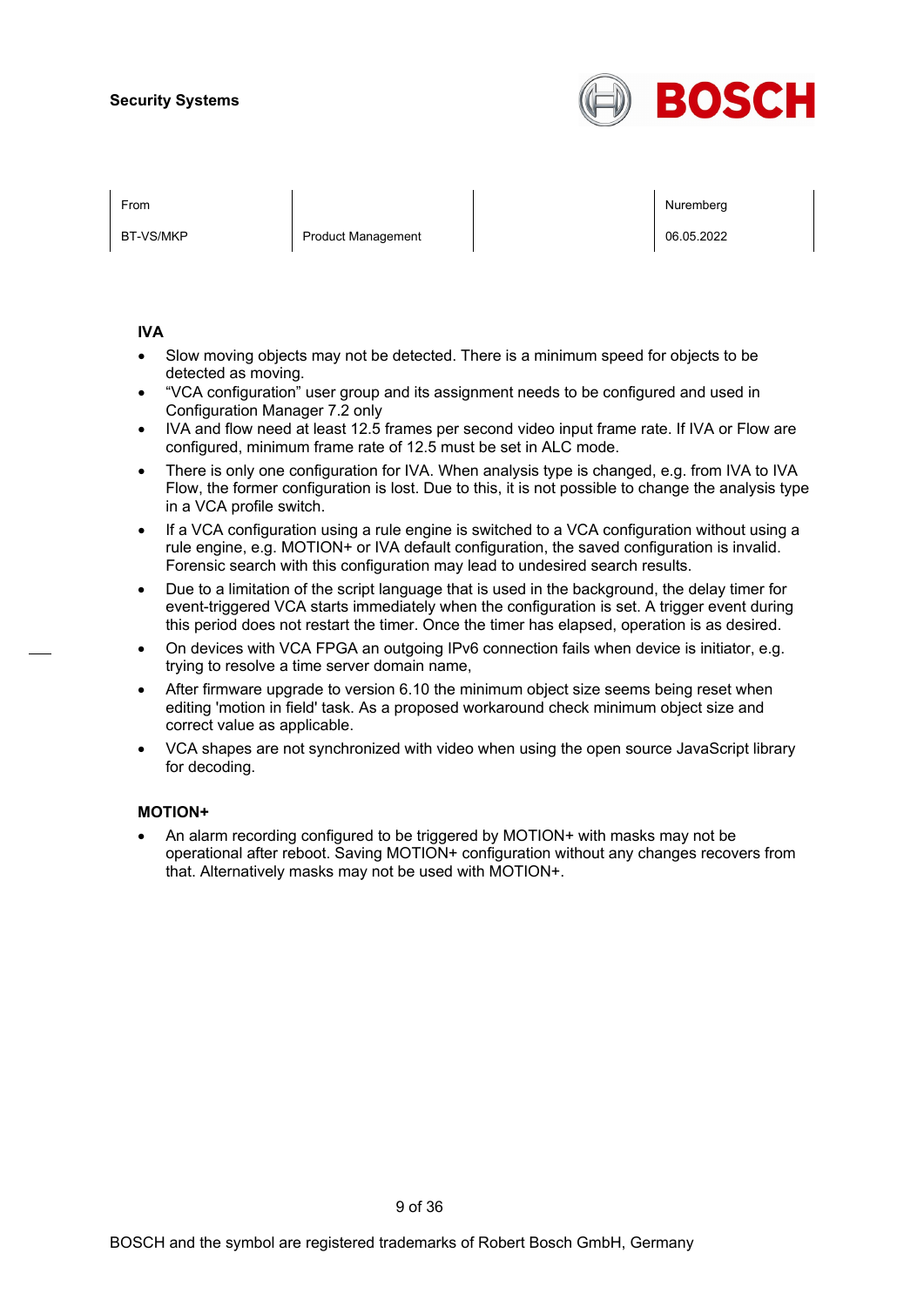

BT-VS/MKP Product Management 06.05.2022

From the second contract of the second contract of the second contract of the second contract of the second contract of the second contract of the second contract of the second contract of the second contract of the second

#### **Recording**

- VRM version 2.12 or higher is required.
- In some cases formatting errors on external iSCSI drives may occur, which might need multiple tries to overcome.
- In rare cases it may happen that the owner of an iSCSI LUN is not displayed correctly. Recording is not affected, just previous owner remains displayed.
- If a device had primary and secondary recording running on SD card and is then added to a VRM system, the blocks used for primary recording will not be re-used, reducing the available recording space for the ANR recording. This can be solved by re-formatting the SD card.
- Throughput limit for simultaneous recording and local replay at 100% playback speed is:
	- $\circ$  maximum total recording bit rate of 7 Mbps for external iSCSI recording
	- o maximum total recording bit rate of 10 Mbps for SD card recording, depending on SD card performance
- SD card recording performance is highly dependent on the speed (class) and performance of the SD card.
- With I-frame-only recording and audio also enabled for recording, audio will be fragmented or not audible during replay. Please disable audio recording in case of I-frame-only recording.
- Numbering of the recorded files on the replay page is not always contiguous. If snippets across block borders belong together, like pre-alarm and alarm recording, the snippets become logically united and only the lower file number is presented in the list.
- SDXC cards are formatted to FAT32 file system and not using the exFAT file system as being mandatory for SDXC standard compliance but fully recognized and accessible. The maximum size of 2TB is also supported with FAT32, once SD cards of that size might become available.

FAT32 also increases portability to other than Windows platforms.

- If a local media is exchanged, existing former recordings are only discovered after rebooting the device.
- Physically removing the local storage media while recording causes the device to reboot. Recording must be stopped before removal.
- Changing audio format while audio is being recorded may cause unknown behaviour of the device and must be avoided.
- 5MP and larger JPEG streaming via RTSP is only possible with decoders supporting the ONVIF extensions. JPEG streaming via RTSP is based on RFC 2435. This RFC only allows for a maximum JPEG size of 2048 by 2048. With ONVIF, the original, larger JPEG headers can also be transmitted via RTP header extensions. Unfortunately, this only works with decoders using these extensions, i.e. it does not work with a standard VLC.
- The storage system indicator status must be ignored during formatting of an SD card.
- Forcing the camera into an overload situation may cause undesired behaviour and in worst cases even recording gaps. It should always be ensured that the CPU load is not consistently

10 of 36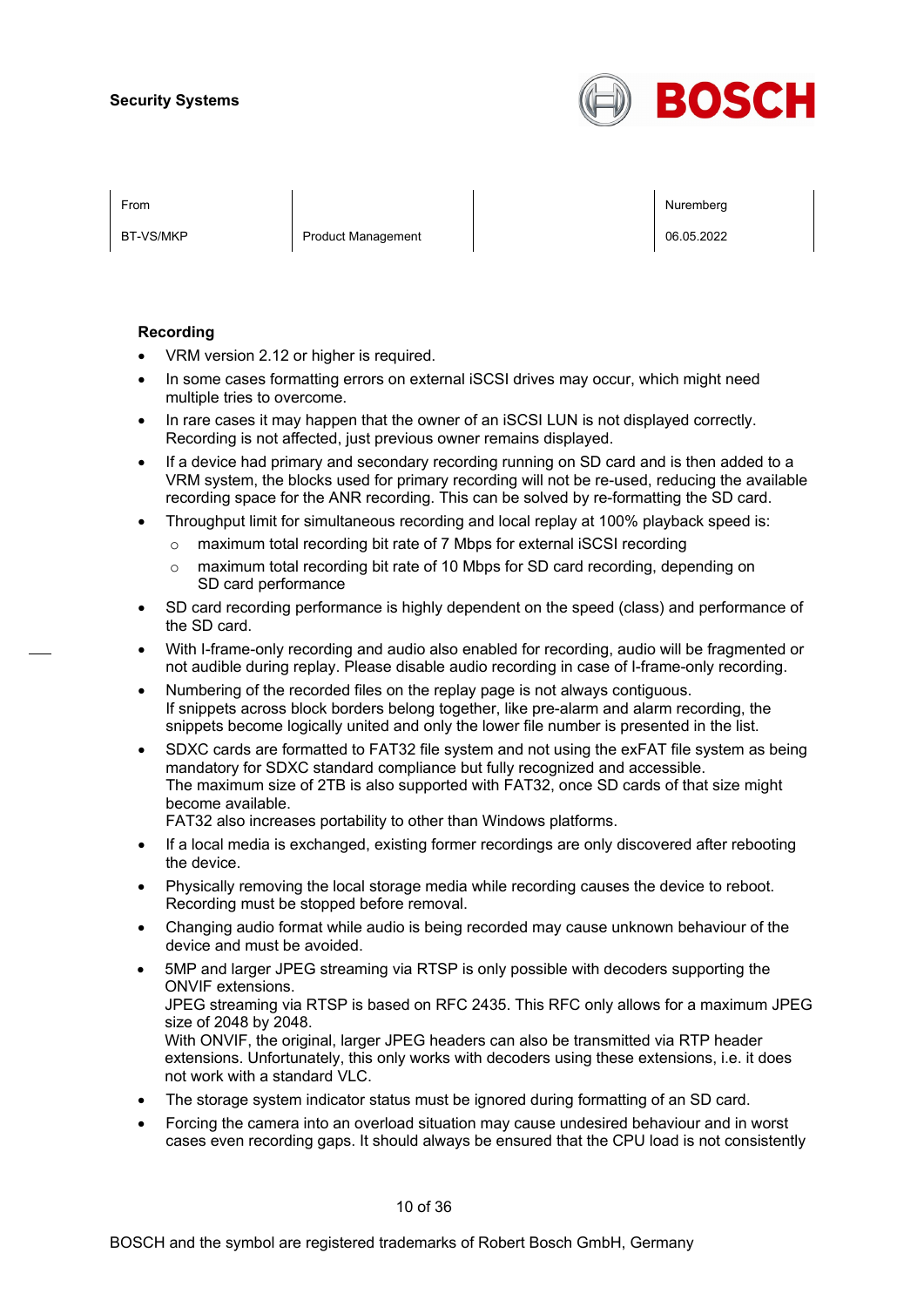

| From      |                           | Nuremberg  |
|-----------|---------------------------|------------|
| BT-VS/MKP | <b>Product Management</b> | 06.05.2022 |
|           |                           |            |

around or at its maximum. This can be achieved by adapting encoder settings or avoiding too many tasks, e.g. client sessions, in parallel.

- Triggered recording (backup) tasks in buffered recording configuration are not persistent over a power cycle. Pending backups to central recording will be lost when a device reboots.
- When local SD-card recording is active, both live Stream1 and the recorded stream will use Encoder Profile parameters of Profile 3. The default profile 3 parameters may in certain conditions lead to encoding artefacts in the recorded stream and live Stream1. In this case, consider the following changes: Lower the resolution, lower the frame rate, lower the sharpness and/or raise temporal/spatial filtering.
- Physically removing the local storage media while recording causes the device to reboot. Recording must be stopped before removal.
- Sporadically occurring incorrect time zone info in recording packets may lead to gaps displayed in the playback timeline. The video footage within the gap cannot be replayed but becomes accessible via exporting the affected period. This may happen with firmware 6.32 below built 111.
- Remote recording is not working with actual firmware on devices running FW 5.5x or older because of the recently added security features, which impact RCP+ communication and password handling.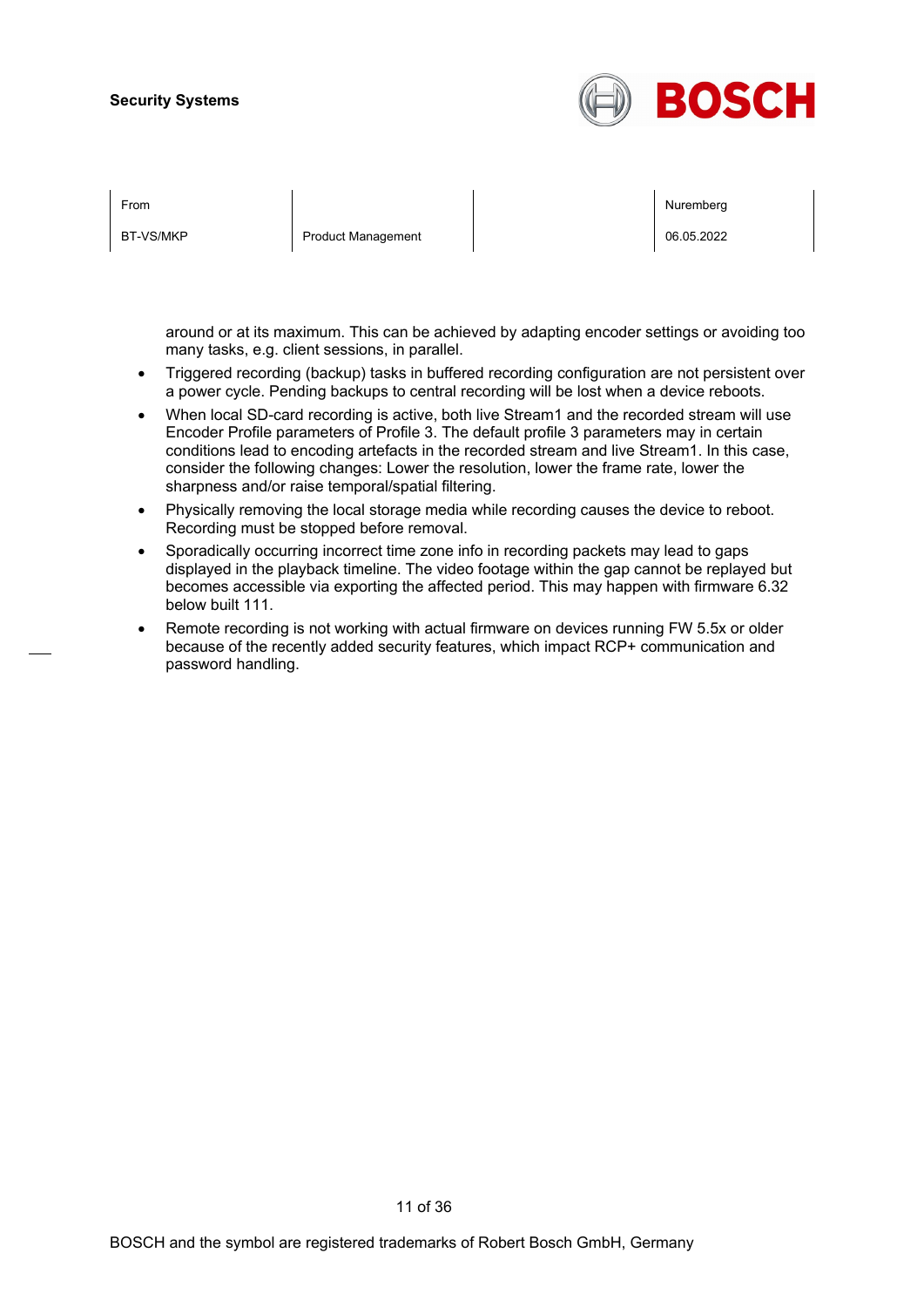

BT-VS/MKP Product Management Product Management Product Nanagement Product N

From the second contract of the second contract of the second contract of the second contract of the second contract of the second contract of the second contract of the second contract of the second contract of the second

#### **Export**

- FTP exported files which include audio in a format other than AAC must be renamed from .mp4 to .m4a to allow correct playback in QuickTime.
- With JPEG Posting active when device is booting, the first posted JPEG image may be a nocam logo.
- FTP posting with resolution 1080p delivers JPEG with size of 1920x1072 pixels due to 16 pixel macroblock boundary of the JPEG encoder.
- If FTP export files contain only a few frames some players might not correctly replay such a file, or the replay is too quick to recognize something. The exported file is not corrupt though it might seem so.
- Files exported using continuous FTP backup for Rec. 2 where stream 2 is set to I-frames only mode contain wrong timing information and play back too fast.
- After modifying account settings, e.g. FTP server address, to get the changes applied either switching posting off and on or restarting the device is required.
- FTP export file size is always 100 MB if resolution change occurred in exported time span.
- Getting the file list from Dropbox may fail if there are too many objects (files and folders). Limit is approximately higher than 500 objects but also dependent on file name length etc.
- Using "export from memory" with pre-alarm recording exceeding the available memory will cause continuous recording on the account storage. Checking the memory requirement of the pre-alarm ring is advised to avoid unexpected memory consumption.
- When recording to RAM and 'Export from memory' the recording status page may not show the correct recording status.

#### **DIVAR IP 2000 / 5000**

• Due to its improved security features, firmware 6.4 is not fully backward compatible with DIVAR IP 2000 and DIVAR IP 5000. Upgrading cameras to FW 6.4 without to-be-released firmware upgrades for DIVAR IP 2000 and DIVAR IP 5000 may cause configuration problems and possibly stop recording.

#### **DIVAR hybrid / network**

- Cameras running FW 6.4 are only compatible with DIVAR network / hybrid FW 1.2.1 and higher. With earlier DIVAR network / hybrid firmware versions, the I-frame distance needs to be adapted to 30 or less.
- Cameras running FW 7.10 are only compatible with DIVAR network / hybrid FW 3.0.0 and higher. Compatibility with earlier DIVAR network / hybrid firmware can be obtained by reenabling basic authentication or by using HTTPS.
- Connections to cameras running FW 7.50 and higher and using 2048 bit asymmetric keys may run into timeout due to the long key generation time for the multiple parallel TLS connections by the DIVAR network/hybrid.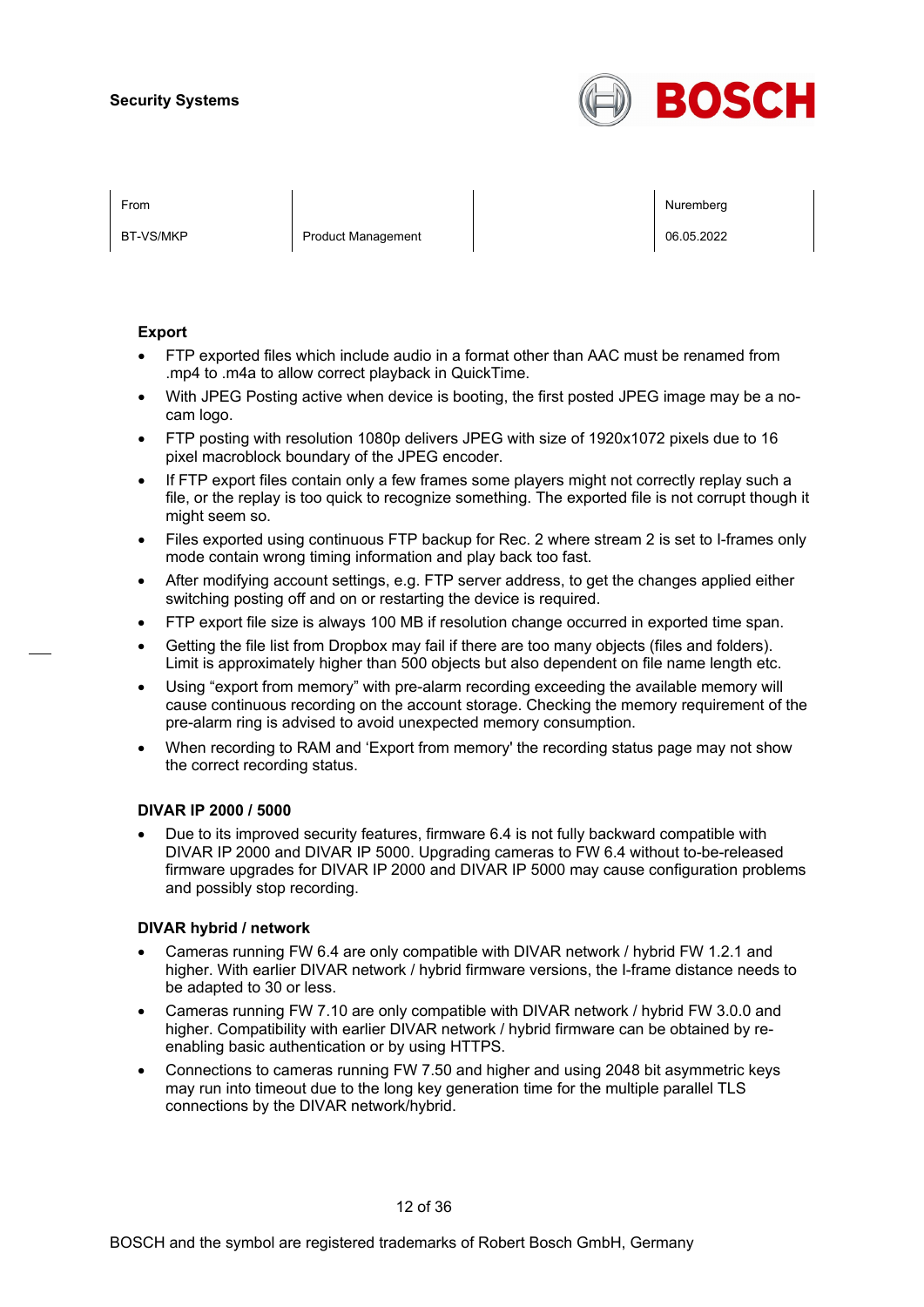

BT-VS/MKP Product Management 06.05.2022

From the second contract of the second contract of the second contract of the second contract of the second contract of the second contract of the second contract of the second contract of the second contract of the second

#### **Miscellaneous**

- Before upgrading FW it is best practice to back-up all configurations first, incl. IVA and calibration.
- After reboot, the system time re-synchronisation may be delayed up to 9 seconds for SNTP respectively up to 14 seconds for time server protocol.
- AAC audio timestamps for UDP live video streams as well as for recording streams are based on 90 kHz instead of 16 kHz to ensure compatibility with Video SDK. AAC audio timestamps for TCP live video streams are based on the standard 16 kHz timestamps. Standard players should connect to live video with AAC audio using TCP.
- After changing the selectable camera mode via alarm input the switch back to a previous mode doesn't work anymore.
- Firmware upload stops recording when it fails or is terminated.
- After a firmware upload it may happen that the Privacy Masks and settings from Installer Menu are set to default. Make sure to check if Privacy Masks and Installer Menu settings are still valid after uploading new firmware.
- After downgrade configuration integrity cannot be ensured and settings need to be checked or re-configured. Sometimes even a factory default might be required, which is anyway recommended after a firmware downgrade.
- When a configuration file is loaded to an incompatible camera, e.g. a configuration file from a HD camera loaded onto a VGA camera, encoder settings might become invalid and need to be re-configured.
- Uploading a configuration file from a different camera platform may result in unpredictable behaviour.
- If it shall be checked if the image is not frozen, use milliseconds timestamp to verify.
- After changing the application variant in the Installer menu, the camera reboots and starts counting down time until it tries to reconnect to the rebooted camera, IE doesn't always reconnect so it keeps showing only the waiting circle (named hourglass in earlier times) In this case resetting the browser with ctrl+F5 will re-establish connection with the camera..
- Please take note that, whenever you change the application variant, the camera resets to factory defaults.
- Analogue output does not support 90° and 270° rotation.
- Maintenance log file creation and download requires some time, though there is no progress indication, and needs to be waited for completion.
- Millisecond stamping on 60 fps cameras is refreshed with 30 Hz only, updating only every second frame.
- JPEGs with VCA overlay are not fully synchronized. Shapes might be slightly off.
- Audio back-channel in Chrome browser may be delayed when using an unsecure or unaccepted HTTPS certificate.

Please check the respective release letter of a camera for further device-specific restrictions.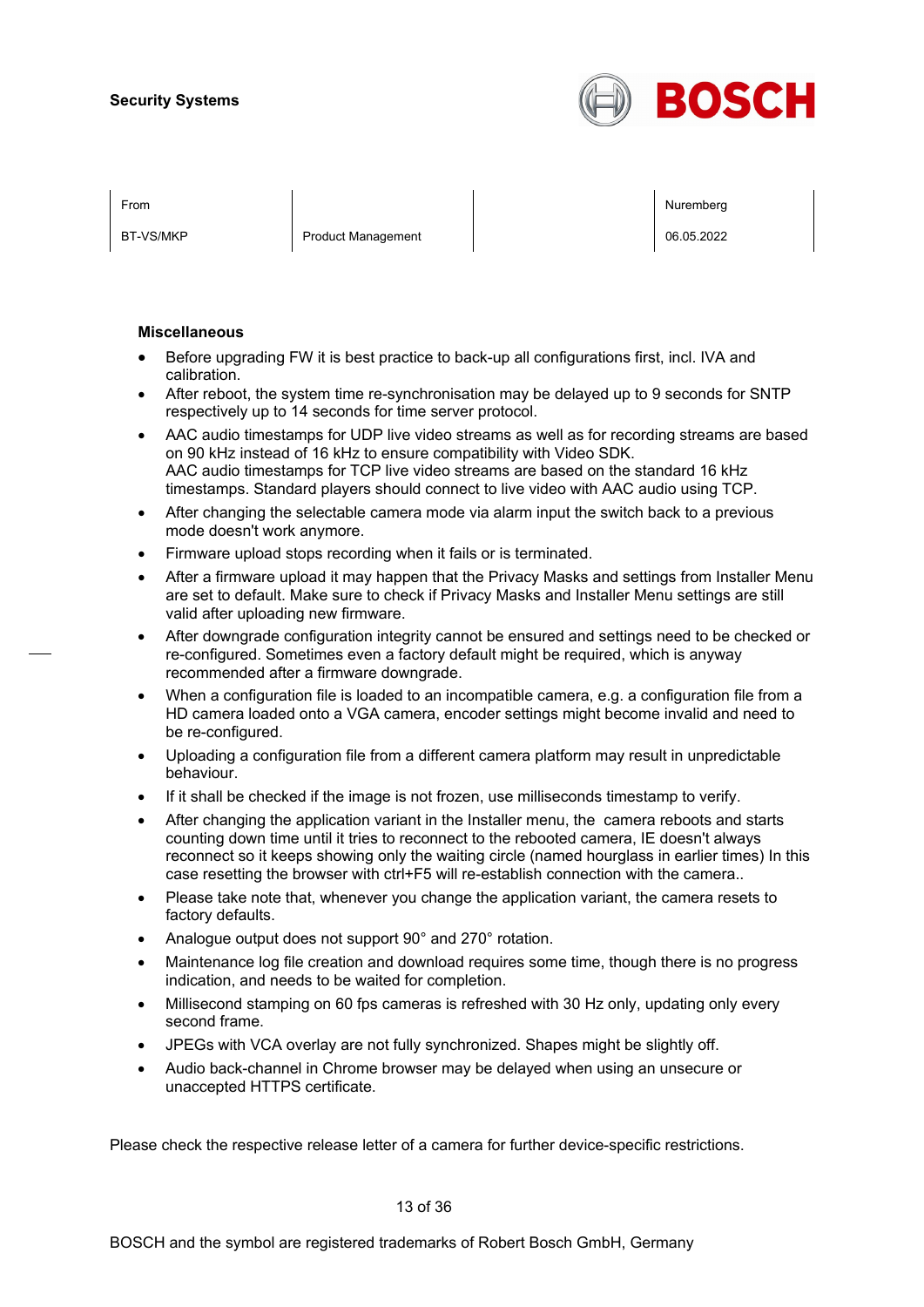

BT-VS/MKP Product Management 06.05.2022

From the second contract of the second contract of the second contract of the second contract of the second contract of the second contract of the second contract of the second contract of the second contract of the second

## **8 Previous Revisions**

## *8.1 Changes with 7.83.0027*

- DNS resolution is now also supported for the ONVIF Profile M Event Broker URL.
- An issue is fixed where Camera Trainer showed a wrong class number.
- An issue is fixed where a certificate-based user could not be created via the web interface.

## *8.2 New Features with 7.82.0025*

- Firmware version 7.81 introduced an additional check on the HTTP referrer, an improvement to reduce the vulnerability for Cross Site Request Forgery (CSRF) attacks. For backward compatibility with legacy clients, applicable where alternative measures are put in place, this check can be disabled via the user interface.
- For TLS usage and 802.1x certificate verification, SHA384 hashing is now supported.
- For 802.1x, server certificate verification can be disabled, when a specific global license is installed. A server certificate is then no more required or will not be considered if installed. The license key to disable the server certificate verification is:
	- o 12-01.48.01-3C683BD3-54B029FA-7E5ADCC5-6F29CD7F-55B0528E

The license key to enable the server certificate verification is:

o 12-01.48.00-EE2A44C1-EE5CC9E0-0BB6FBBD-2B582636-2CBBB1FC

## *8.3 Changes with 7.82.0025*

- An issue, introduced with FW 7.81, where the ONVIF command GetEventProperties did not show the old IVA events nor the new RuleEngine events anymore, is fixed. With FW 7.82 it will show the configured RuleEngine events. A proper implementation should use the ONVIF commands GetRules and GetSupportedRules for a comprehensive rule presentation.
- An issue with internal adaptation of the iSCSI MSS when the MTU value is changed is fixed.
- An issue where the camera did not receive an IP address via DHCP after 802.1x authentication is completed is fixed.
- An issue with increased response time for ONVIF Profile M event handling via MQTT is fixed.
- Due to a change in the Dropbox API, the support for Dropbox will be deprecated. We are working on providing an alternative, which will be announced with a future firmware version.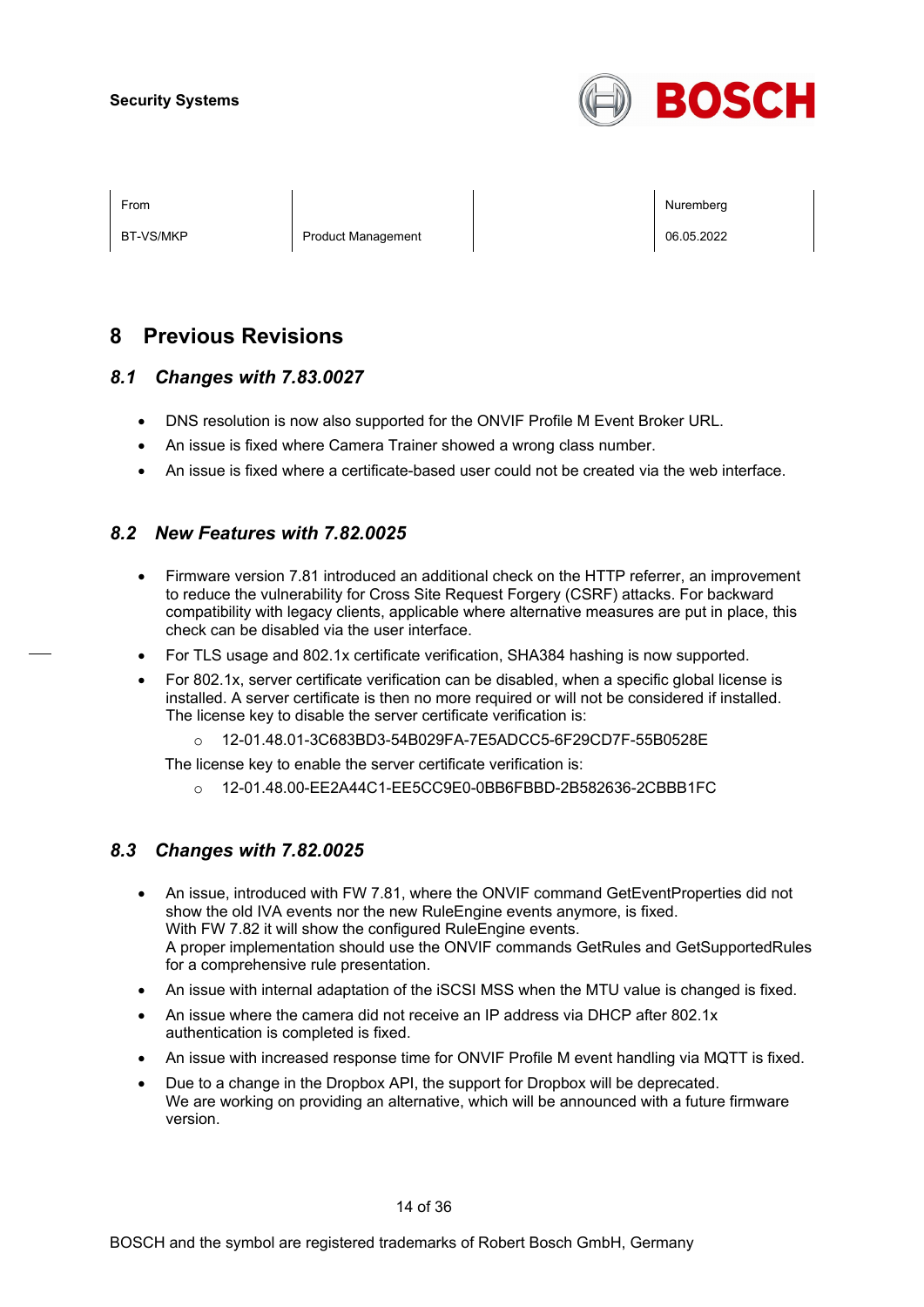

BT-VS/MKP Product Management 06.05.2022

From the second contract of the second contract of the second contract of the second contract of the second contract of the second contract of the second contract of the second contract of the second contract of the second

## *8.4 New Features with 7.81.0060*

- Support of ONVIF Profile M, including MQTT event forwarding.
- China standard GB/T 28181 has been put under a global license. When GB/T 28181 shall not be available it can be disabled with a global license key. This is irreversible for customers and can only be reversed via service and repair. The license also prohibits downgrading to earlier versions which provided GB/T 28181 as standard feature. License key to disable GB/T 28181 is:
	- o 22-01.47.01-BF365391-21ABCB3D-28699CE4-3BD3AB09-FE25CD61
- New Western Digital industrial SD cards with lifespan monitoring are supported.
- Privacy masks can be enabled and disabled via a single switch command.
- Audio alarm menu has been enhanced to allow shaping for certain audio occurrences.
	- o Alarm thresholds are separated per frequency band.
	- o Sensitivity can also be set separately per frequency band, if required.
- Dashboard and dashboard export have been enhanced by iSCSI information and various other settings.
- Flexible person shape can be selected in 3D tracking.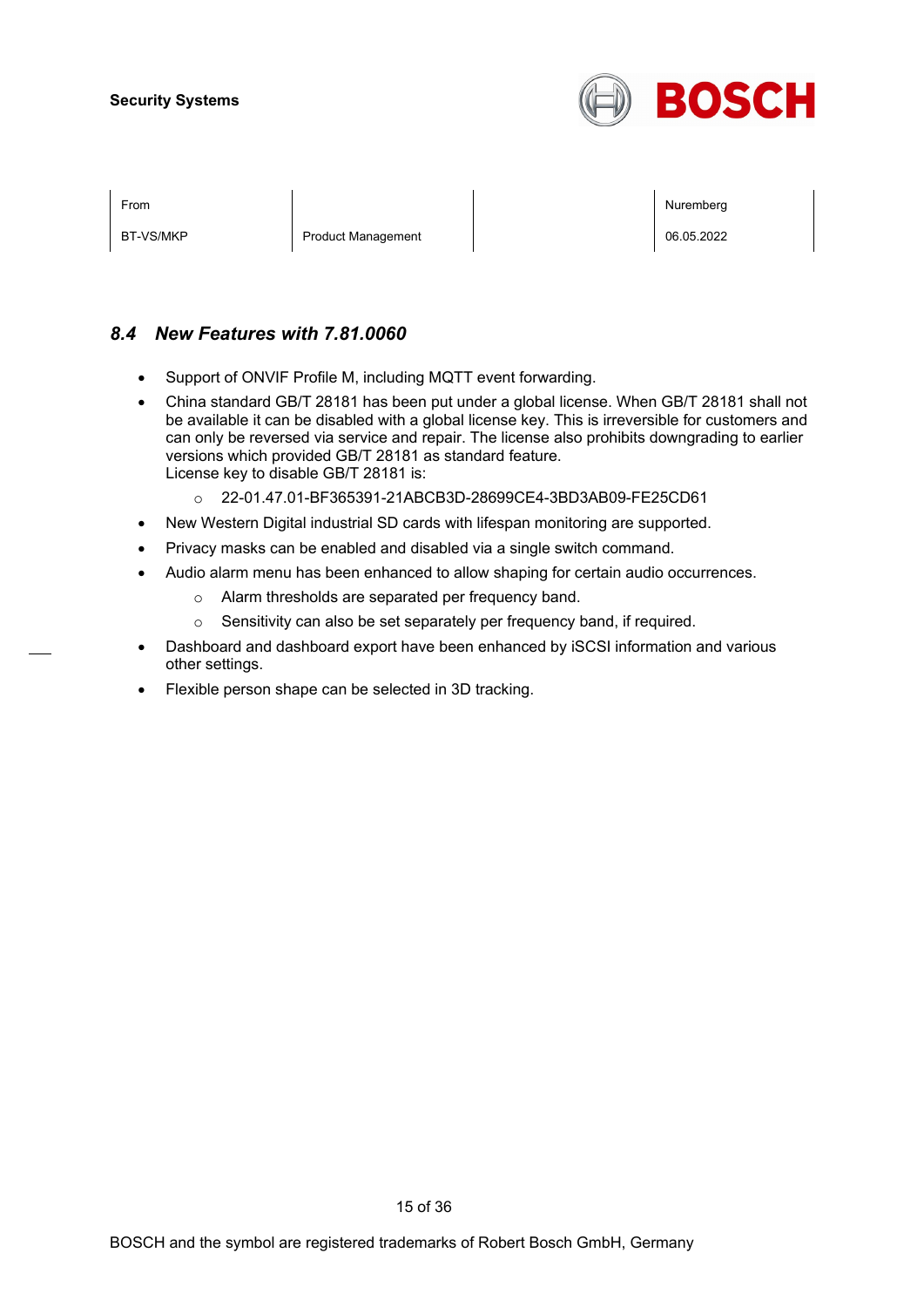

BT-VS/MKP Product Management Product Management Product Nanagement Product N

From the second contract of the second contract of the second contract of the second contract of the second contract of the second contract of the second contract of the second contract of the second contract of the second

## *8.5 Changes with 7.81.0060*

- Network authentication via 802.1x starts only after synchronization with time server, or after timeout falls back to internal time base. Authentication attempt without valid time is prohibited.
- Selection of audio encoding (G.711, L16, AAC) and AAC modes (48 kbps, 80 kbps) are now separated. Indication is given that AAC 80 kbps is not functional with the livepage via RTSP.
- SNMP MIB has been extended by manufacturer name and serial number.
- An issue with absolute position, reversed tilt movement, and incorrect pan coordinates via ONVIF is fixed.
- An issue where alarm message text was not written to the correct metadata layer is fixed.
- An issue where OSD was missing on JPEGs when camera is running with 60 fps and image rotated is fixed.
- An issue with IVA events not being forwarded via ONVIF is fixed.
- Basemode names are auto-generated from the configured resolutions.

During a penetration test, Kaspersky Lab, who was contracted by Bosch for IP camera security maturity certification, detected a vulnerability which required immediate action to ensure the security of installations using our cameras.

For more details refer to our Security Advisory BOSCH-SA-033305-BT, published at our Security Advisory web page

<https://www.boschsecurity.com/xc/en/support/product-security/security-advisories.html> or visit our PSIRT website at [https://psirt.bosch.com.](https://psirt.bosch.com/)

• An issue which provided a possibility to conduct a CSRF (Cross Site Request Forgery) attack is fixed (CVE-2021-23848).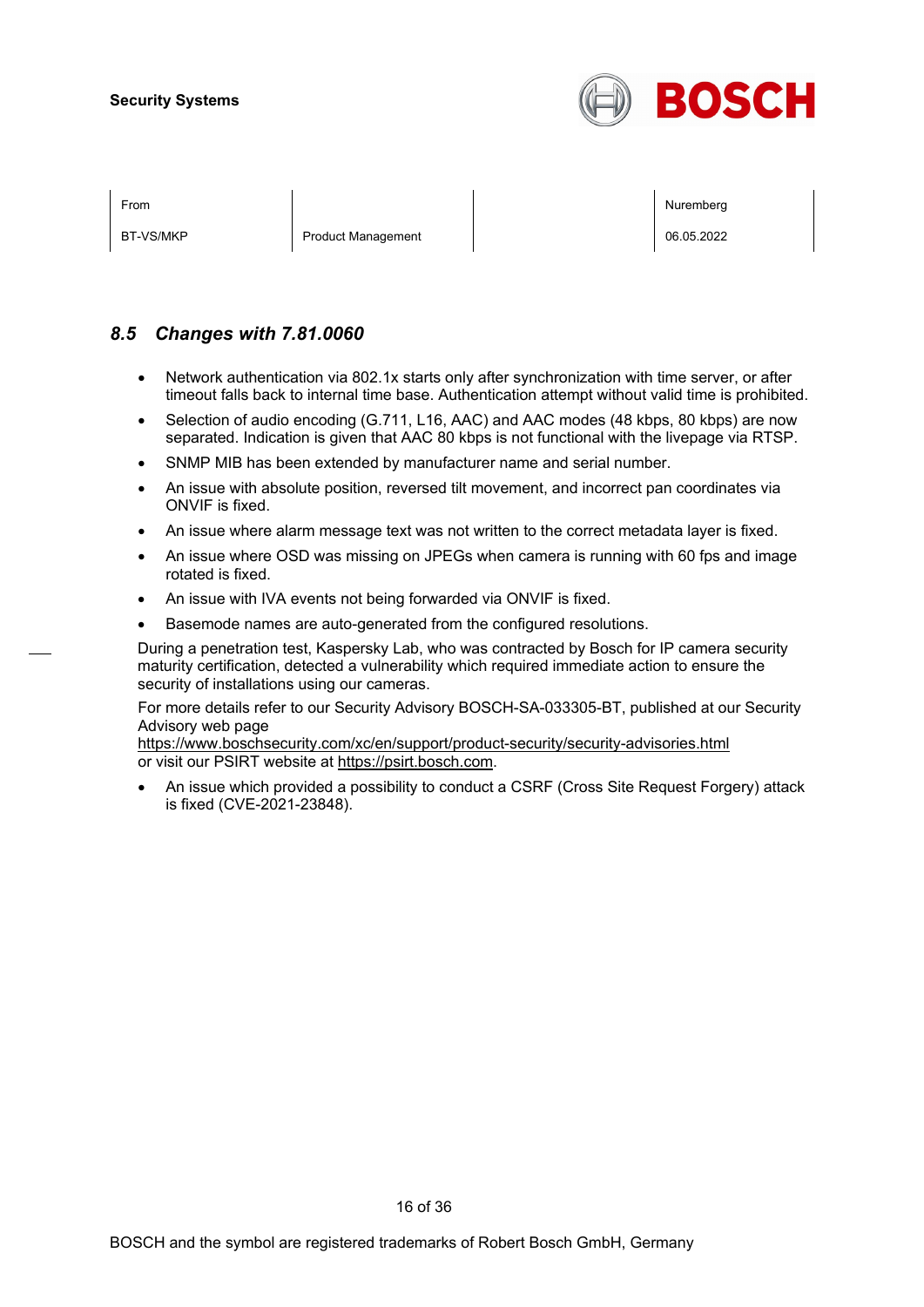

BT-VS/MKP Product Management Product Management Product Nanagement Product N

From the second contract of the second contract of the second contract of the second contract of the second contract of the second contract of the second contract of the second contract of the second contract of the second

## *8.6 Changes with 7.80.0129*

During a penetration test, Kaspersky Lab, who was contracted by Bosch for IP camera security maturity certification, detected some vulnerabilities which required immediate actions to ensure the security of installations using our cameras.

For more details refer to our Security Advisory BOSCH-SA-478243-BT, published at our Security Advisory web page

<https://www.boschsecurity.com/xc/en/support/product-security/security-advisories.html> or visit our PSIRT website at [https://psirt.bosch.com.](https://psirt.bosch.com/)

- An issue with unauthenticated information extraction is fixed (CVE-2021-23847) (already fixed in 7.80.0128).
- An issue with reflected XSS in URL handler is fixed (CVE-2021-23848).
- An issue with denial of service due to invalid web parameter is fixed (CVE-2021-23852).
- An issue with improper input validation of HTTP header is fixed (CVE-2021-23853).
- An issue with reflected XSS in page parameter is fixed (CVE-2021-23854).

## *8.7 Changes with 7.80.0128*

• An important fix was made to improve the overall security of the firmware.

## *8.8 Changes with 7.80.0127*

- Usability improvements
	- o Reboot request info is displayed when a license has been installed.
	- $\circ$  In case a Remote Portal user's login credentials are associated with multiple company accounts in Bosch Remote Portal, a message will be displayed in order to make sure that a "default commissioning company" will be defined. Otherwise a successful registration will be prevented.
- An issue is fixed where MSS and MTU settings may have come out of sync. During a write to the MTU size, the MSS is now checked and, if fragmentation would occur, would implicitly be adjusted to a value of MTU-40, before the MTU is reduced.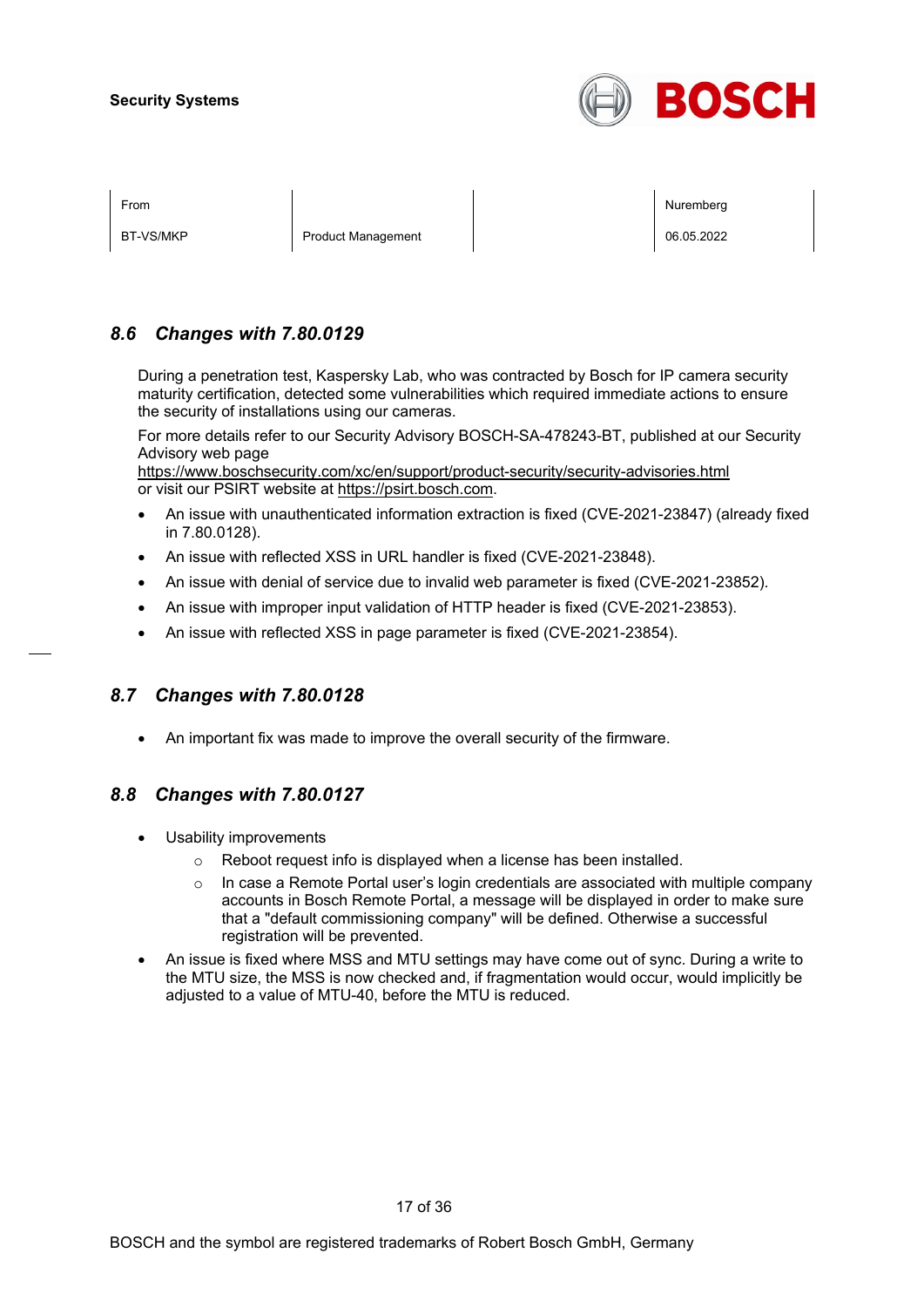

BT-VS/MKP Product Management Product Management Product Nanagement Product Nanagement Product Nanagement Product N

From Nuremberg (Nuremberg ) and the contract of the contract of the contract of the contract of the contract of the contract of the contract of the contract of the contract of the contract of the contract of the contract o

## *8.9 Changes with 7.72.0008*

• An issue with periodic shutter failures with DINION thermal cameras is fixed.

## *8.10 New Features with 7.70.0126*

#### **Remote Portal**

- Remote Portal registration has moved from advanced network settings to the new Cloud services section within the new Connectivity top menu
- Faster access to Remote Portal after device registration via "Visit Remote Portal" link
- Polished Remote Portal registration menu
- DNS/gateway check introduced to static IP addresses

#### **VCA**

- New (fourth) user group for "VCA configuration" introduced
	- o this user group has the privilege to just configure VCA
	- $\circ$  it is possible to assign a user (created by the system integrator) to the new user group "VCA configuration"
	- o Configuration Manager 7.20 is to be used only

#### **ONVIF**

• Increased resolution of absolute position coordinates

#### **Network**

- IPv6 Multicast support for RTSP and SRTP
- Accounts, DynDNS, and Cloud services were moved to the new Connectivity top menu

#### **Miscellaneous**

- Updated icon design in web interface
- Interfaces menu was integrated into Alarm menu
- Possibility to integrate milliseconds into JPEG filenames
- RCP+ documentation extended by Common Product Platform (CPP) support on command level
- Gain control can be de- (activated)
- P-Iris CS mount lens support for DINION IP starlight 6000 / 7000
- HTML5 based PTZ control in browser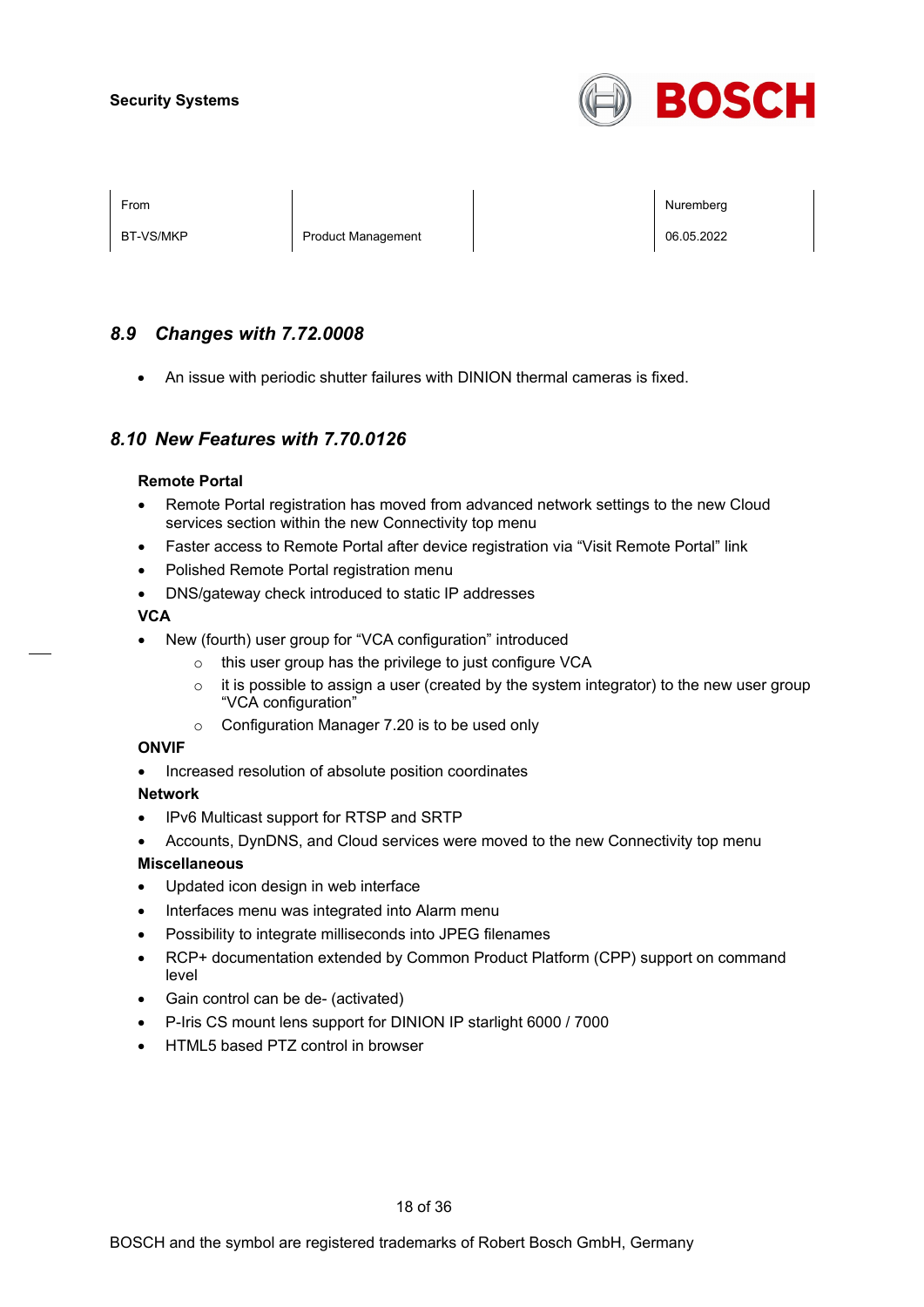

BT-VS/MKP Product Management Product Management Product National Product National Product Product National Pro

From Nuremberg (Nuremberg ) and the contract of the contract of the contract of the contract of the contract of the contract of the contract of the contract of the contract of the contract of the contract of the contract o

## *8.11 Changes with 7.70.0126*

#### **Fixes issues regarding**

- PTZ functionality in 7.61
- Display of IVA rules in BVMS Configuration Client
- Access to reference image stream in BVMS
- IP Camera not able to write to iSCSI when SD card failed
- inaccessible recording when special character "%" was part of password
- periodic brightness alternation (fixed since 7.61)

## *8.12 Changes with 7.61.0023*

- An issue with UDP multicast no longer working after upgrade to FW 7.60 is fixed.
- An issue is fixed where high-frequent motion recording with 10 seconds pre-alarm in RAM may stop sporadically.
- An issue, introduced with FW 7.60, is fixed where ANR was only doing alarm recording though being configured for continuous recording.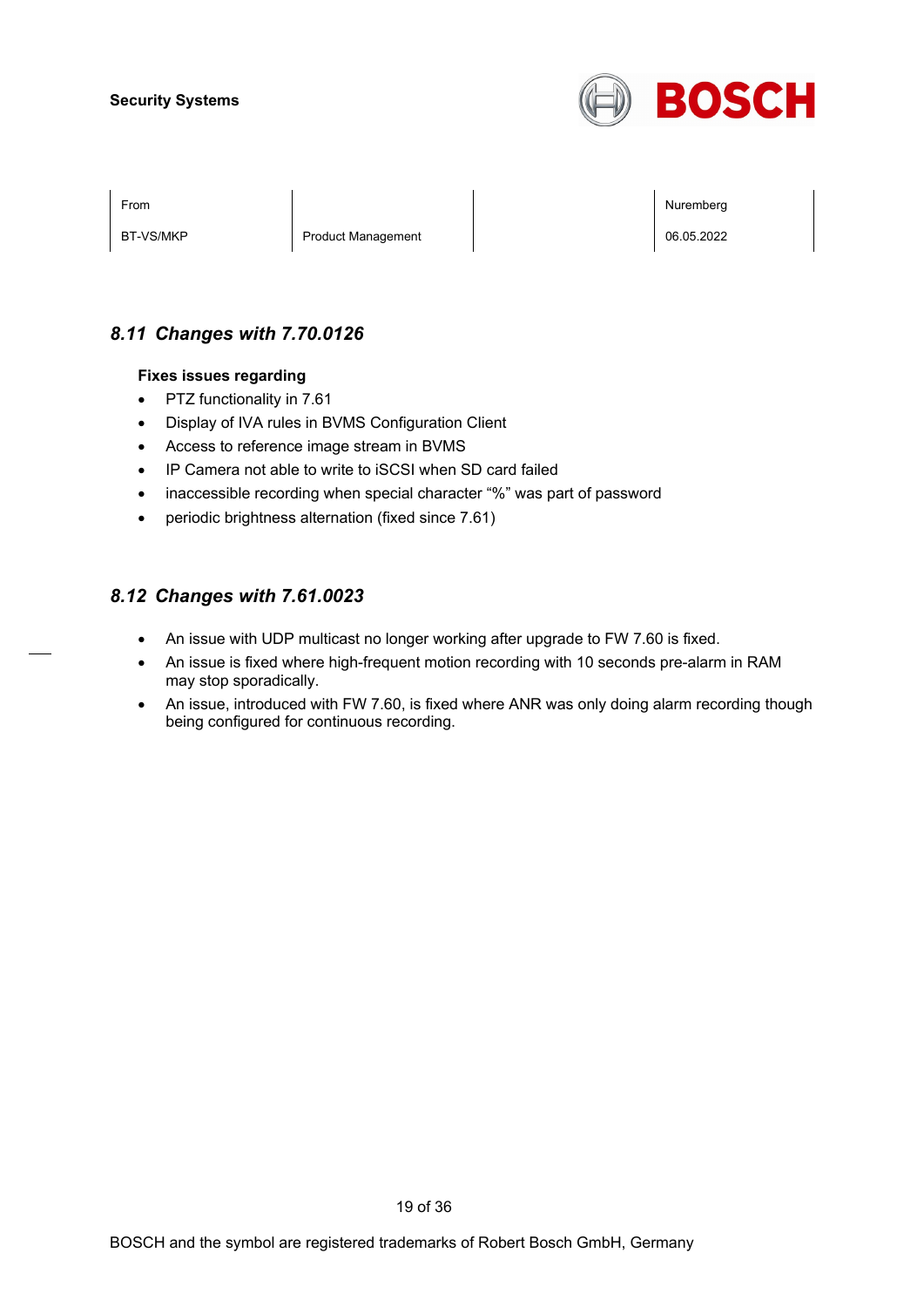

BT-VS/MKP Product Management Product Management Product Nanagement Product Nanagement Product Nanagement Product N

From Nuremberg (Nuremberg ) and the contract of the contract of the contract of the contract of the contract of the contract of the contract of the contract of the contract of the contract of the contract of the contract o

## *8.13 New Features with 7.60.0118*

#### **VCA**

- In web browsers that do not support MPEG-ActiveX, VCA configuration is only possible via Configuration Manager. An info message to use Configuration Manager is presented, with a hint where to get Configuration Manager if it is not installed.
- Object filters 'height' and 'width', which are more intuitive than 'area' and 'aspect ratio', have been added.
- Metadata can be filtered to exclude certain not required content. This may help especially on low-bandwidth links, or to reduce load on successive algorithms and services.
- A new, more flexible aggregation time mechanism has been added to the rule engine script. This mechanism supersedes the old aggregation time setting (RCP command), which is applied after the rule engine globally. For backward compatibility, existing use of old aggregation time is kept on firmware update, otherwise removed from user interface.
- Gyro sensor, if available, has been added as option for camera tamper detection.

#### **Miscellaneous**

- The RTSPS service has been added to the Network Services page.
- Firmware upload is now possible via ONVIF.
- For Stratocast cloud access, the global motion/VCA alarm is forwarded via Stratocast protocol when VCA is activated, automatically creating a 'detect any object' rule.
- For Stratocast cloud access, Intelligent Streaming is now automatically activated.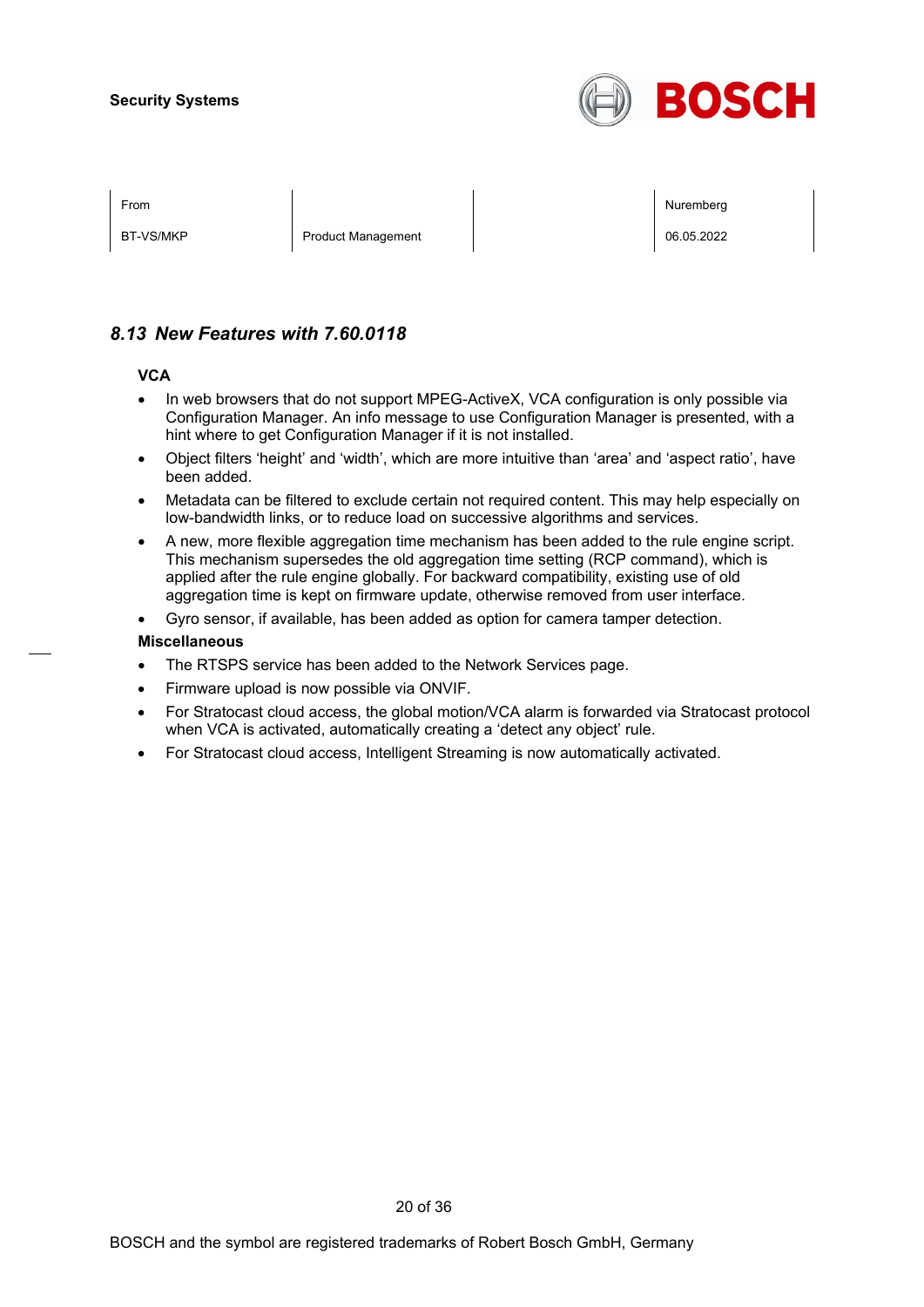

BT-VS/MKP Product Management Product Management Product Nanagement Product Nanagement Product Nanagement Product N

From Nuremberg (Nuremberg ) and the contract of the contract of the contract of the contract of the contract of the contract of the contract of the contract of the contract of the contract of the contract of the contract o

## *8.14 Changes with 7.60.0118*

- Due to switching from basic authentication to digest authentication only with the previous firmware release FW 7.50, backward compatibility was lost with devices in the field that only accept basic authentication, putting installed systems out of function. To solve this, the authentication method can be specified via a parameter for outgoing connections in Alarm Task Scripting. Refer to the updated ATSL manual.
- Audio alarm has been assigned with a default name.
- An issue is fixed where recording span events were reported as errors while being normal operational events.
- An issue of the revoked build 116, which could have caused recording to not restart after reboot, is fixed.

#### **Note:**

Due to the changes in the recording engine, recording encryption is no more compatible with released VRM versions, and thus recording encryption must not be enabled. Otherwise, encrypted recordings will not be retrievable anymore until upgrading to a new VRM version.

## *8.15 New Features with 7.50.0079*

- Latency of live video, when no MPEG-Active-X is used, has been reduced by using an open source JavaScript library.
- Alarm Task Scripting Language (ATSL) has been enhanced to allow a free username that can be used with sending an HTTP POST command to e.g. control an I/O device.
- Connection establishment over RTSP with parameter "vcd=3" provides an XML stream with extension tag where the original RTP VCD data packet is encapsulated with base64 encoding. This allows for the possibility to send ONVIF and VCD data in one stream.
- An alarm message can be created if time synchronization fails, and an SNMP trap can be sent.

## *8.16 Changes with 7.50.0079*

- The menu item "Image posting" has been moved within the sidebar menu into the "Recording" section. A link to configure accounts has been added.
- The special character '+' is not allowed in passwords anymore as it conflicts with some authentication methods.
- ONVIF AbsoluteMove command now allows the optional parameter "speed" for pan and tilt movements.

• ATSL commands now use HTTP digest authentication. Basic authentication is disabled. Face Detector has been improved.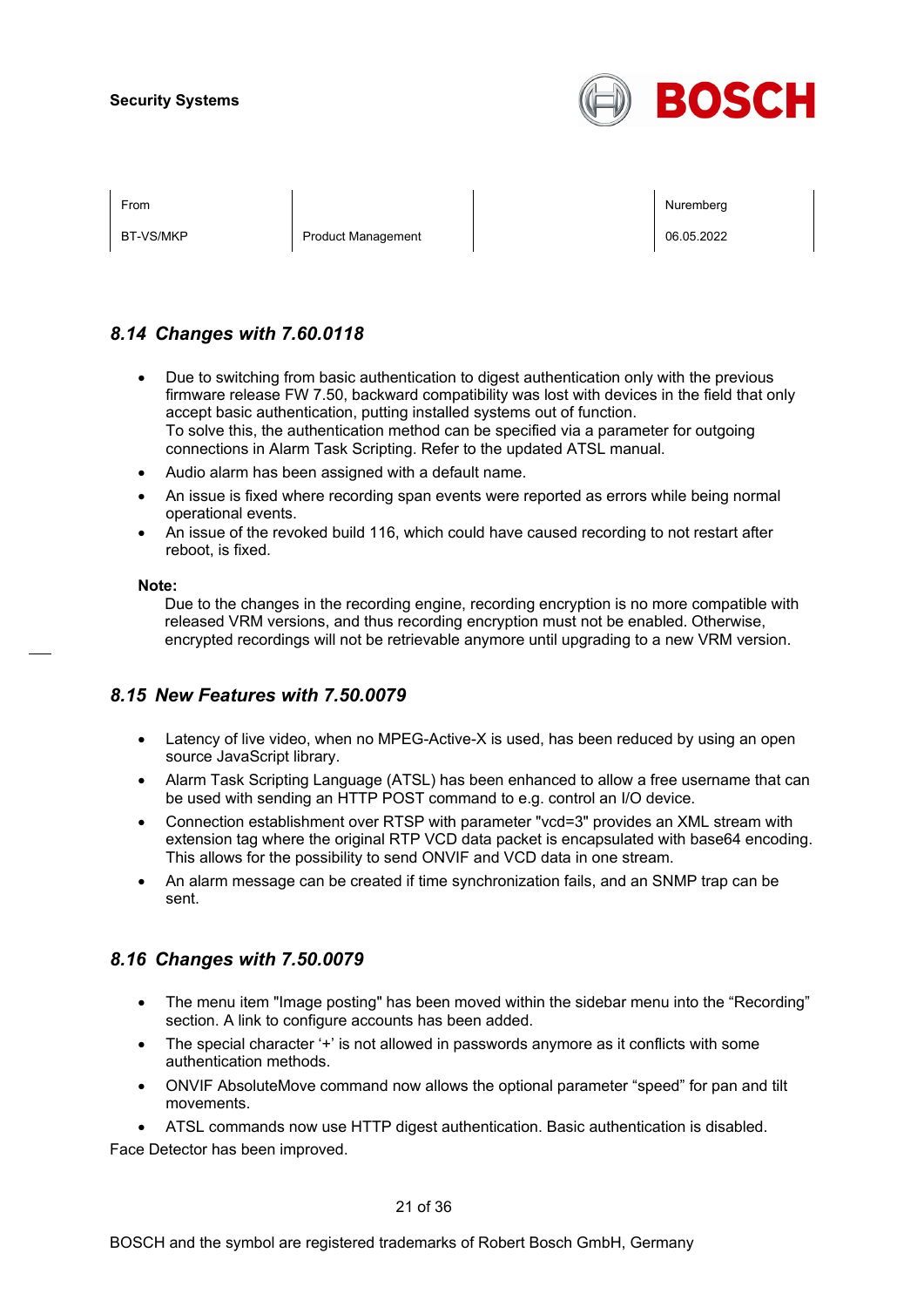

BT-VS/MKP Product Management Product Management Product Nanagement Product Nanagement Product Nanagement Product N

From Nuremberg (Nuremberg ) and the contract of the contract of the contract of the contract of the contract of the contract of the contract of the contract of the contract of the contract of the contract of the contract o

## *8.17 New Features with 7.10.0074*

- A dashboard, available under service permissions, provides a compact but extensive view on parameters that might be especially helpful for troubleshooting. An export function provides even more details than displayed on the dashboard page.
- Intelligent Streaming has been enhanced by a "Dynamic sharpness and noise filtering" option, which uses information from the encoder to optimize the image processing according to the encoder requirements. An additional bitrate reduction of up to 25% can be achieved.
- Scene mode names have been adapted to reflect their intended use cases better and synchronized between fixed and moving cameras. Scene modes settings have been tuned accordingly to better match their intended applications.
- IP address can now be changed dynamically during runtime, not requiring a reboot cycle anymore. This allows for quarantine network transition on 802.1x network configurations as well as for dynamic IP address assignment from DHCP.
- Support of China GB/T 28181 has been updated to comply with 2016 standard.
- AES encryption on RTP connections is now possible, allowing encrypted UDP multicast connections in a BVMS setup.
- Default value for TLS has been set to version 1.2 to increase security by default. This may cause incompatibility with older client applications.
- Session cookie has been secured by default, disallowing authentication forwarding to MPEG ActiveX and other applications, like replay via Video Security Client. Re-authentication is required for these applications when called out of the web browser despite an already authenticated browser session.
- An option to export from RAM recording buffer allows recording exports on the fly without requiring an SD card or external iSCSI storage.
- A separate hostname setting is introduced. For backward compatibility, the hostname setting is still pre-filled from entries in the camera and unit name fields but can then be configured independently.
- Multicast connections for audio streams are now supported.
- An auto back-focus command is introduced to initiate an auto back-focus adjustment cycle without the need for entering the Lens Wizard.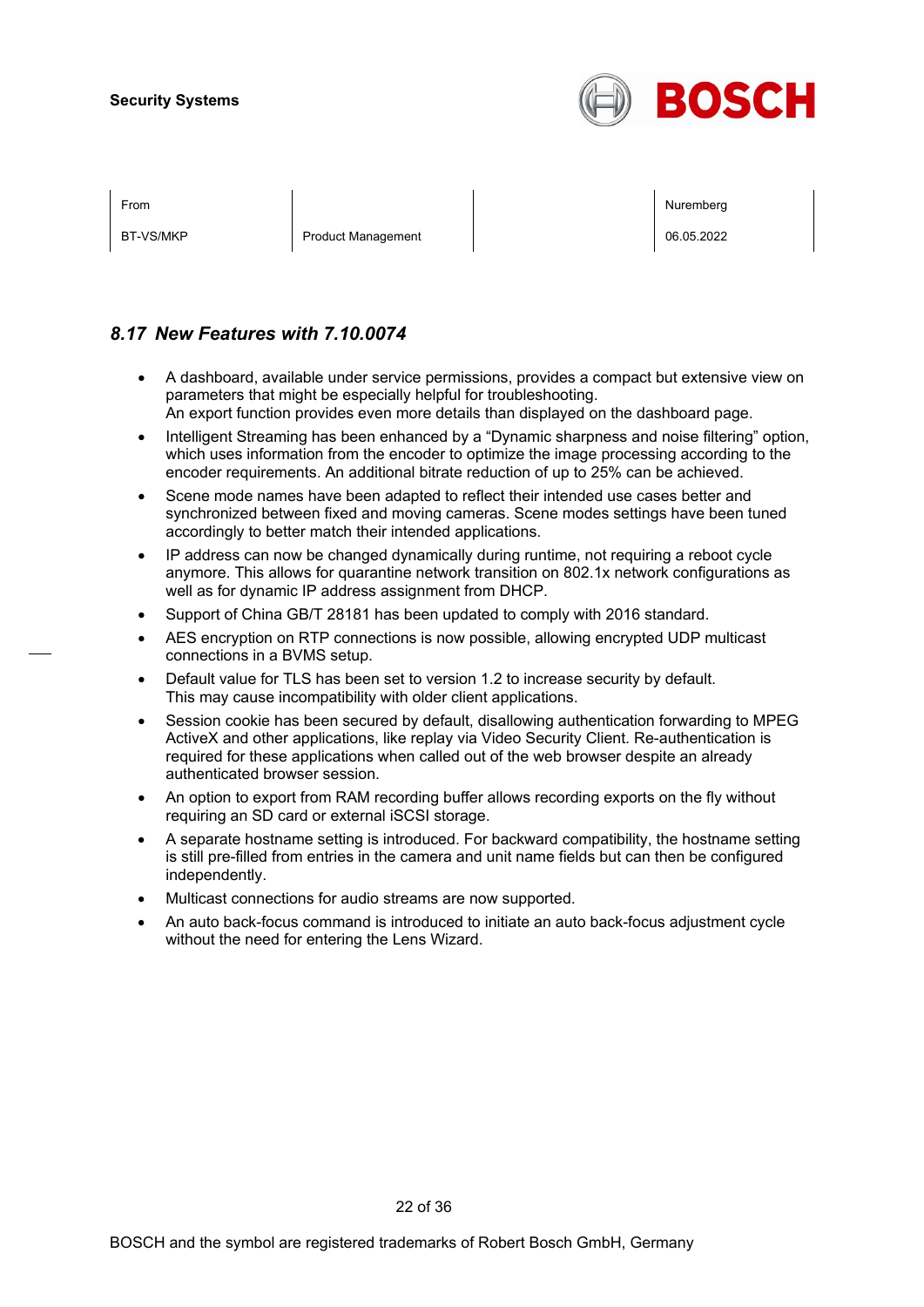

BT-VS/MKP Product Management Product Management Product National Product National Product Product National Pro

From Nuremberg (Nuremberg ) and the contract of the contract of the contract of the contract of the contract of the contract of the contract of the contract of the contract of the contract of the contract of the contract o

## *8.18 Changes with 7.10.0074*

- An issue is fixed where too small pre-alarm recording buffers caused sporadic error messages.
- An issue is fixed where sporadically a wrong Ethernet link mode was detected.
- An issue is fixed where empty connections could be established using an obsolete URL.
- An issue is fixed where sequence numbers in metadata RTP streams were wrong after VCA was reconfigured.
- An issue is fixed where no folder could be added to a Dropbox account.
- An issue is fixed where device could not be registered in Remote Portal anymore.
- HTTP digest authentication is set as default.
- iSCSI MSS setting has been removed.

## *8.19 Changes with 6.61.0025*

- An issue is fixed where VCA counters were reset when VCA editing was started.
- An issue with a broken certificate chain in the "originally Bosch manufactured" certificate used for HTTPS by default has been fixed. Corrupt certificates will be repaired.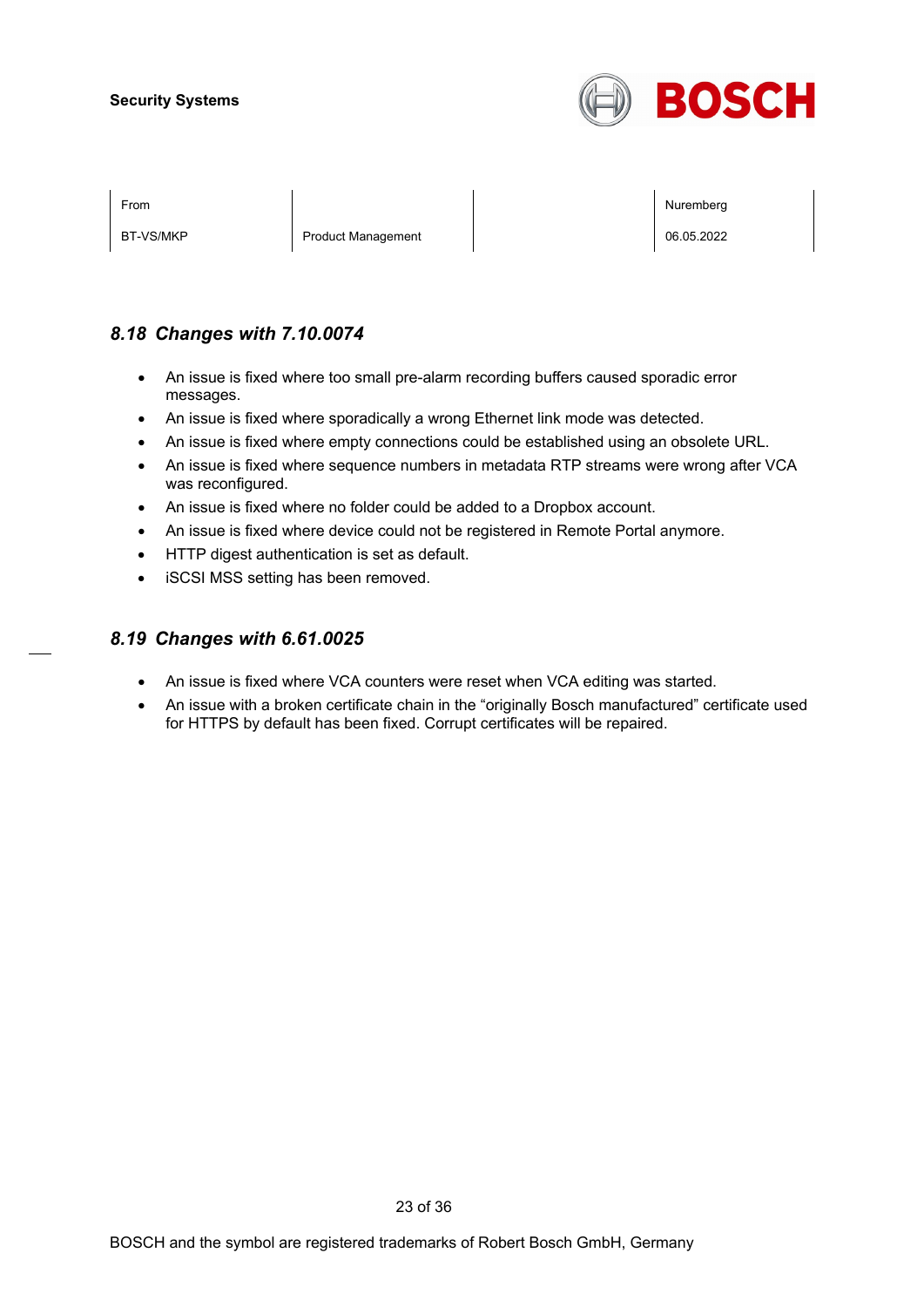

| гічін |  |
|-------|--|
|       |  |
|       |  |
|       |  |

BT-VS/MKP Product Management Product Management Product Nanagement Product Nanagement Product Nanagement Product N

From Nuremberg (Nuremberg ) and the contract of the contract of the contract of the contract of the contract of the contract of the contract of the contract of the contract of the contract of the contract of the contract o

## *8.20 New Features with 6.60.0065*

#### **Security**

- Software sealing is extended to cover more static parameters of image pre-processing and moving camera control.
- Manual and automatic logout functionality added to the web browser interface:
	- o A "Logout" button is available in the blue navigation bar between "Links" and help icon.
	- $\circ$  A timeout in minutes for the browser session can be defined via the Web Interface -> 'Live' functions menu.
- Enhancements for Alarm Task Scripting:
	- o A seal break event can be used to trigger alarm task scripts.
	- o An SD card lifespan alarm can be used to trigger alarm task scripts.
- Enhancements for SNMP:
	- o A seal break event can trigger an SNMP trap.
	- o An SD card lifespan alarm can trigger an SNMP trap.
	- o An event from the Embedded Login Firewall can trigger an SNMP trap.

#### **ONVIF**

• Signalling of 'idle object' is added to the ONVIF metadata stream.

#### **Miscellaneous**

- Genetec Stratocast cloud is supported.
- Support added for inverting lenses, especially Bosch LVF-5005C-S1803, for DINION IP 6000/7000 and FLEXIDOME IP 6000/7000.
- IGMPv3 enhancements to support source-specific multicast (SSM) scenarios.

#### **VCA**

• An object that triggered an alarm is marked accordingly and displayed in orange color for a short period to allow easier visual detection.

For details on enhancements and changes in Intelligent Video Analytics and Essential Video Analytics, please refer to the separate release notes.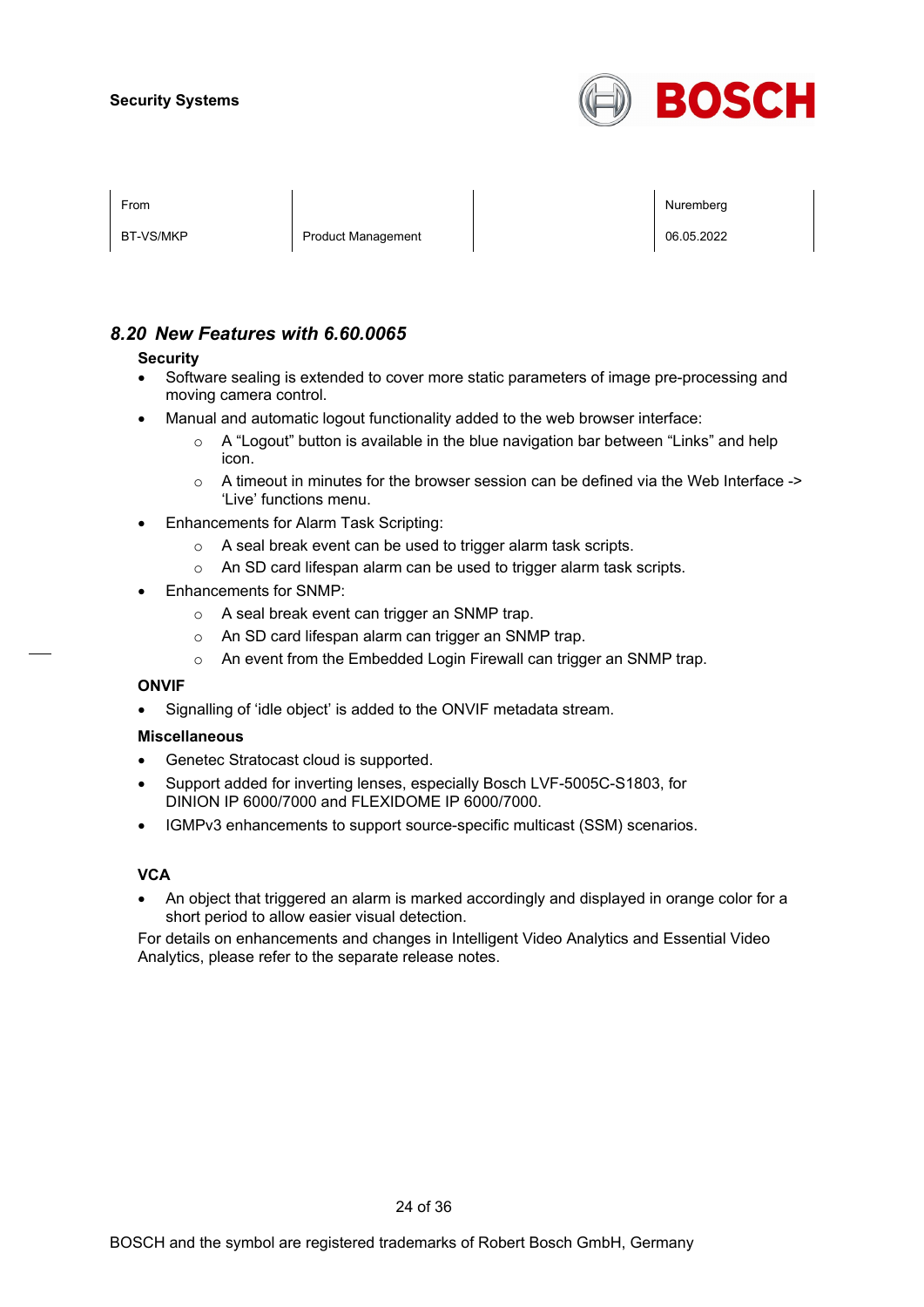

| ⊢rom |  |
|------|--|
|      |  |
|      |  |

BT-VS/MKP Product Management Product Management Product Nanagement Product Nanagement Product Nanagement Product N

From Nuremberg (Nuremberg ) and the contract of the contract of the contract of the contract of the contract of the contract of the contract of the contract of the contract of the contract of the contract of the contract o

## *8.21 Changes with 6.60.0065*

- An issue in a multipathing scenario, where during start-up 802.1x EAP/TLS caused iSCSI recording to use the alternative path, is fixed.
- An issue where the ONVIF metadata stream occasionally stopped is fixed.
- Remote recording on CPP-ENC devices is fixed but requires CPP-ENC devices to run FW 5.97.10 or higher because of the recently added security features, which impact RCP+ communication and password handling.
- The default use of 1024 bit RSA keys for self-signed certificate generation is limited to cameras with older hardware that would require time-extensive 2048 bit key generation in software. On all cameras with hardware acceleration a minimum length of 2048 bit is used for RSA keys by default. Certificates with 2048 bit keys can be used on all cameras.

## *8.22 Changes with 6.51.0028*

• This version includes a fix for a recently discovered security vulnerability CVE-2018-19036. The vulnerability potentially allows the unauthorized execution of code on the device via the network interface. Bosch rates this vulnerability at 9.4 (Critical) and recommends customers to upgrade devices with updated firmware versions. For detailed information please refer to the published Security Advisory BOSCH‑2018‑1202‑BT.

## *8.23 Changes with 6.51.0026*

- Password reset mechanism changed
	- $\circ$  Clearing passwords of all three legacy users was changed to only reset/change the password for the user 'service' to 'service', while passwords of all other users including 'live' and 'user' as well as other 'service' users stay unchanged.
	- $\circ$  The user can then logon to the camera using user 'service' with password 'service'. He should then change the password for the service user again.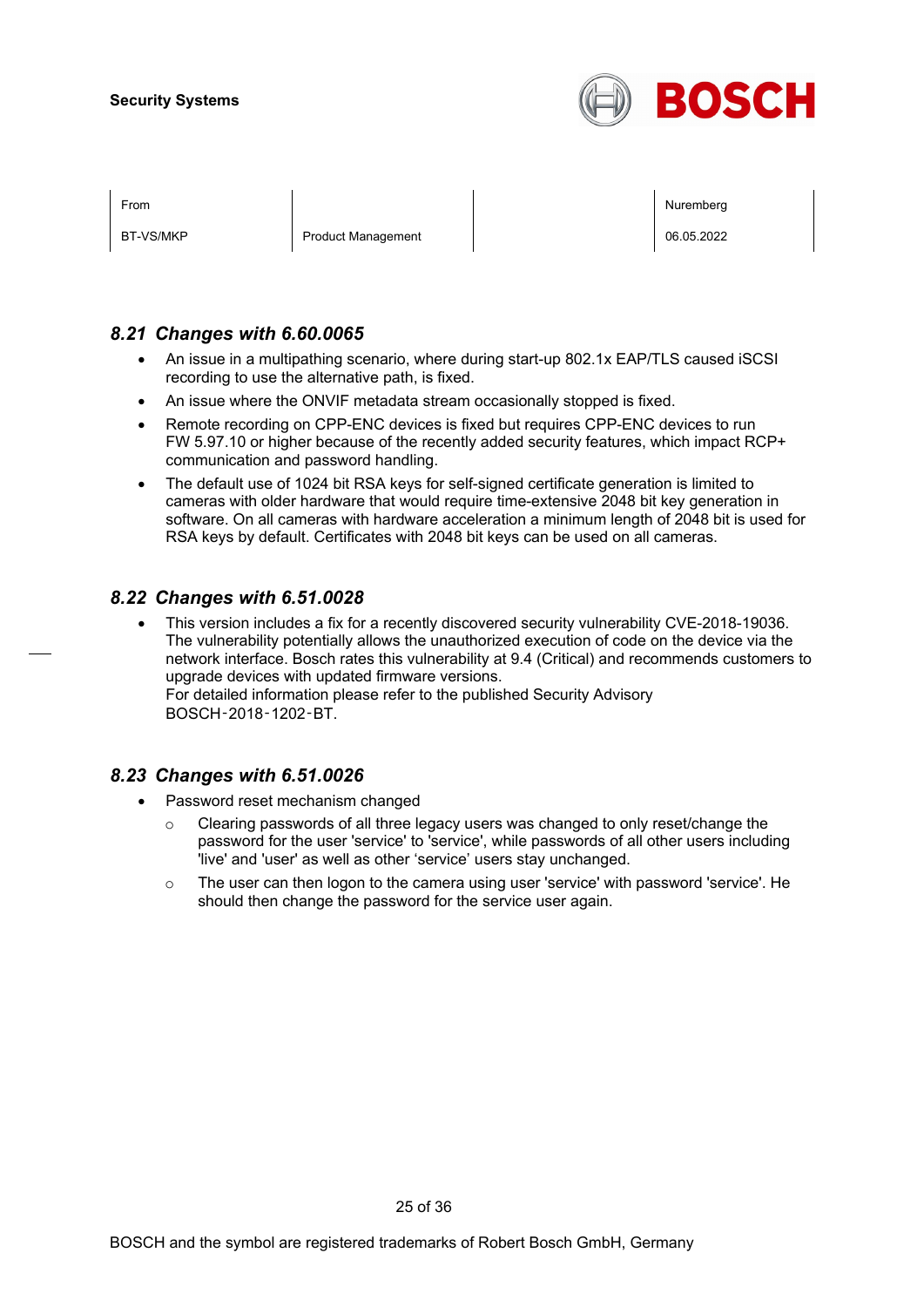

| <b>From</b> |  |
|-------------|--|
|             |  |

BT-VS/MKP Product Management Product Management Product Nanagement Product Nanagement Product Nanagement Product N

From Nuremberg (Nuremberg ) and the contract of the contract of the contract of the contract of the contract of the contract of the contract of the contract of the contract of the contract of the contract of the contract o

## *8.24 New Features with 6.50.0128*

- **Image pre-processing enhancements on DINION IP starlight 6000/7000 and FLEXIDOME IP starlight 6000/7000**
	- o A user slider to tune the maximum gain allowance is added
	- $\circ$  A new scene mode is now available for optimized License Plate Recognition (LPR) (only for **DINION IP starlight 6000/7000**)
- **Intelligent Streaming enhancements**
	- $\circ$  Statistics pages have been added for live and recording streams. These provide guidance for optimally adjust bitrate and quality settings, and make judgement on averaging easier in order to optimize storage consumption.
	- o Intelligent Streaming configuration parameters in encoder profiles are now grouped.

#### • **Highly reliable SD card recording with life cycle monitoring**

Industrial SD cards which provide wear level data can be monitored for their health and expected lifetime, providing much more reliable SD card recording. Three vendors have been tested and qualified:

- o Sony
- o SanDisk
- o Micron

Due to the high dynamic in the SD card market, no direct reference to the models is given. Latest Industrial SD cards from all three vendors support this feature.

- **ONVIF Profile T is now supported**
- Current gain value is visualized in video preview window.
- The ID out of the best face detection is attached to the JPEG filename when posted via FTP and also added to the metadata stream to allow searching.
- SNI support has been added to improve load-balancing for cloud-based solutions.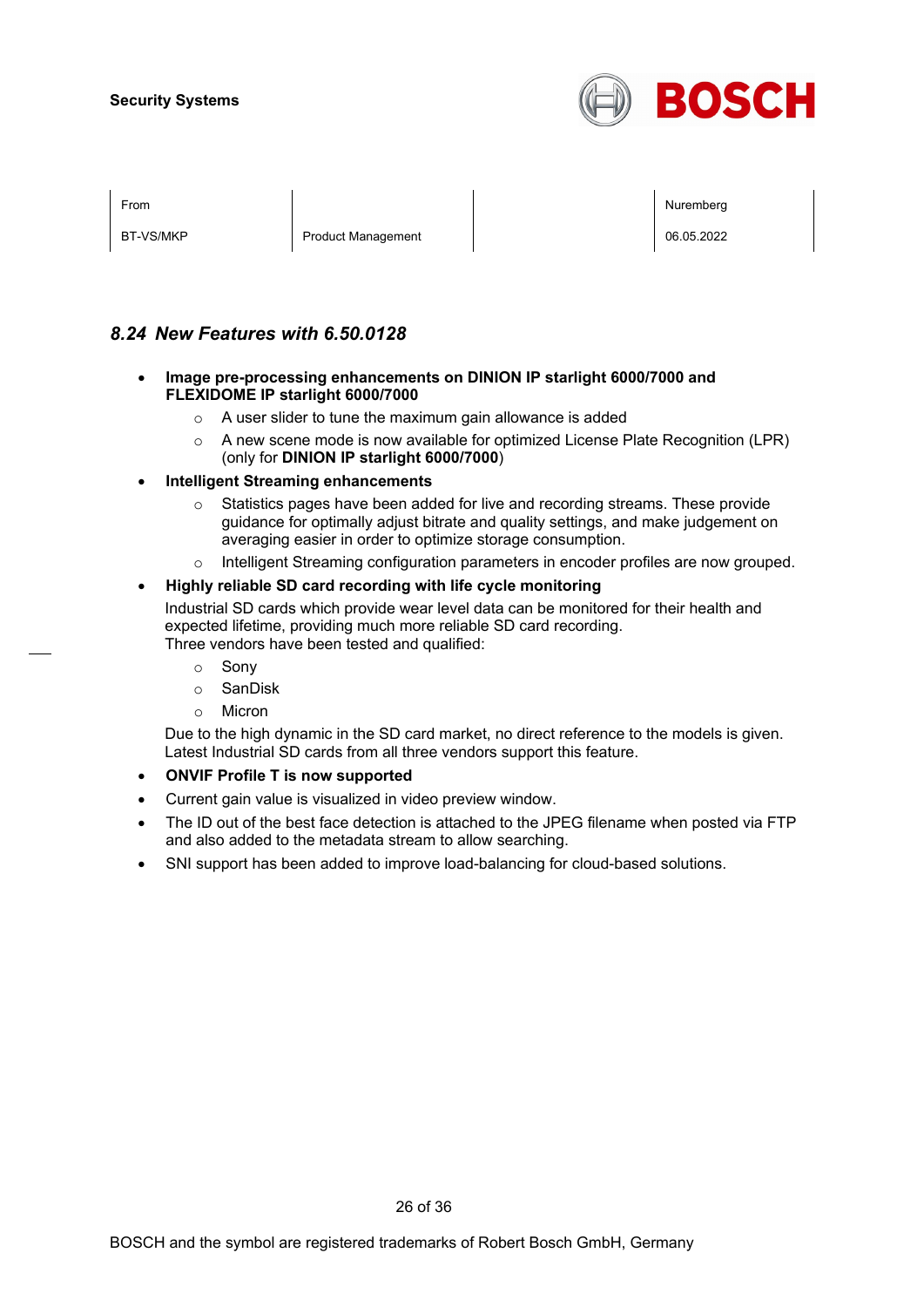

BT-VS/MKP Product Management Product Management Product Nanagement Product N

From Nuremberg (Nuremberg ) and the contract of the contract of the contract of the contract of the contract of the contract of the contract of the contract of the contract of the contract of the contract of the contract o

#### **Security features**

• **Software Sealing**

The camera configuration can be 'sealed' once it should not be changed anymore. Any change of the sealing status and any change to static configuration, accidentally or intentional, will break the seal, creating an alarm message that can be used by the video management system to launch an appropriate alarm scenario.

All modifications affecting the sealing status are logged separately.

- Firmware files are now encrypted.
- Files received via HTTP upload are checked for correct size.
- "Secure renegotiation" is signalled in TLS.
- In case of certificate user authentication, the clock base is re-adjusted, e.g. after battery loss.

## *8.25 Changes with 6.44.0020*

- Cipher suites were enhanced by TLS\_ECDHE\_RSA\_WITH\_AES\_128\_CBC\_SHA256.
- An issue with simultaneous multicast streams, introduced with FW 6.43, has been fixed.
- An issue with ONVIF SetImageSettings, where incorrect settings could be applied when an unsupported namespace was used, has been fixed.
- An issue with ONVIF IVA messages suspended, when more than one IVA rule was configured, has been fixed.
- An issue with VCA calibration lost after image rotation has been fixed.
- An issue with EAP-TLS certificates with CRL extension, intermittently prohibiting authentication, has been fixed.
- An issue with panoramic cameras, where pre-positions could not be set in the web interface when in on-board dewarping mode, has been fixed.
- Various smaller issues have been fixed.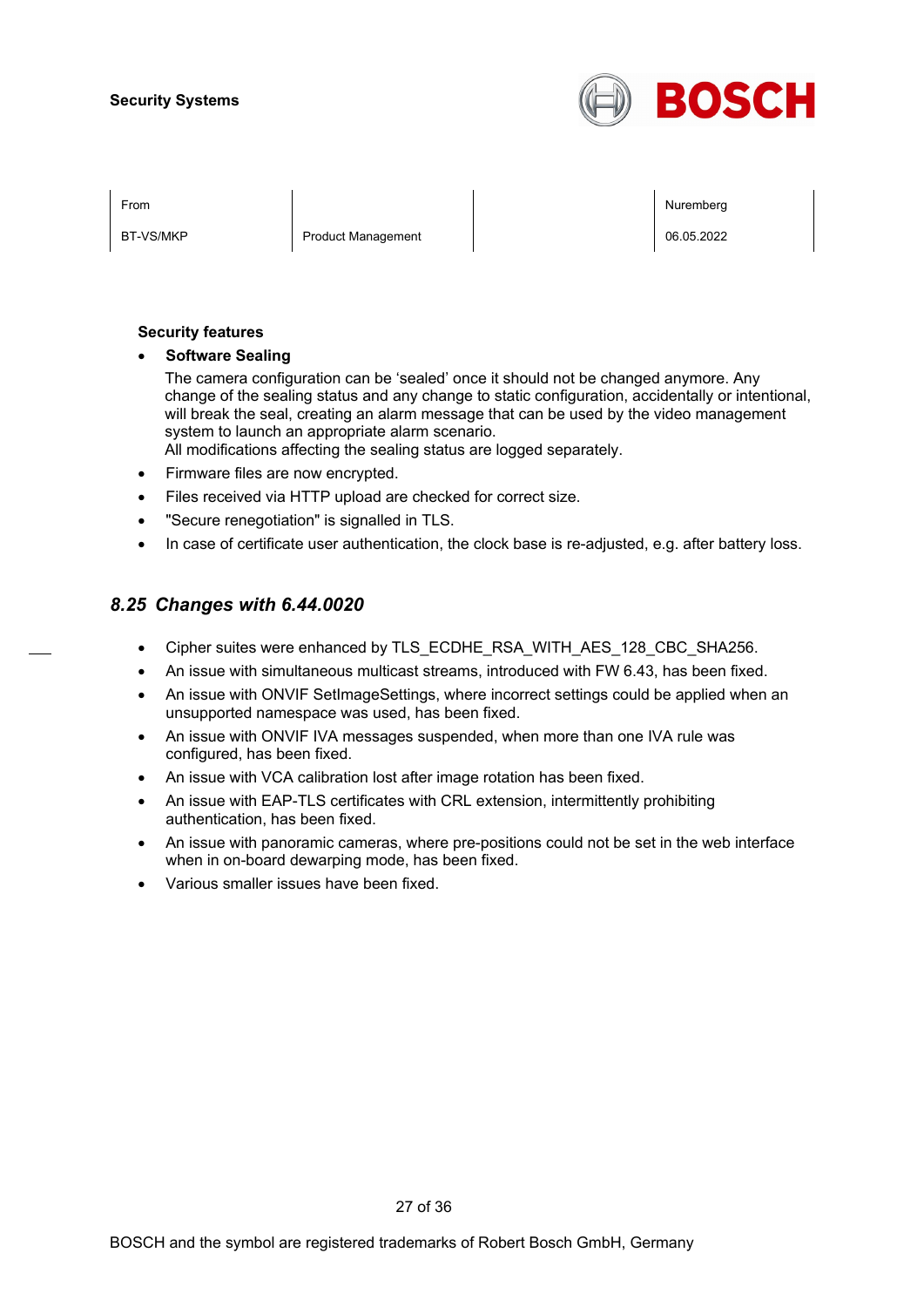

BT-VS/MKP Product Management Product Management Product National Product National Product Product National Product National Product National Product National Product National Product National Product National Product Natio

From Nuremberg (Nuremberg ) and the contract of the contract of the contract of the contract of the contract of the contract of the contract of the contract of the contract of the contract of the contract of the contract o

## *8.26 New Features with FW 6.43.0027*

- A possibility to increase the Power-over-Ethernet (PoE) demand signalled via LLDP has been added. This may help to optimize the power management on switches and e.g. also eases to use the cameras in outdoor housings with PoE-powered heating systems.
- IGMP version can now be set to a specific version. Automatic detection is still default.

## *8.27 Changes with FW 6.43.0027*

- After updating to firmware version 6.43, users will be able to take advantage from boosted performance and enhanced image quality of DINION IP starlight 6000 / 7000 and FLEXIDOME IP starlight 6000 / 7000:
	- o Overall improved contrast and sharpness
	- o Stronger sharpening in the detailed zones of the image
	- $\circ$  Retuned the balance between motion blur and image noise in both base modes (Starlight and HDR – Extended Dynamic mode). This generally reduces visible motion blur for moving objects, especially in dark scenes.
	- $\circ$  Improved blending of multiple exposures in HDR mode, especially in scenes with moving objects
- In addition to the starlight mode, the default shutter function in the ALC menu is now also available in HDR – Extended Dynamic mode
- Improvements on Multipathing support for storage devices.
- Various smaller issues have been fixed.

#### **Note:**

Due to improved image tuning in this firmware version, the behavior of various image enhancement sliders can be different than in older FW releases. Therefore it is recommended to perform a "Restore Mode Defaults" after the firmware update is finished in order to get the best performance. This button can be found under: Configuration -> Camera -> Scene Mode. This can be done for each scene mode individually. If you want to reset all scene modes, then it is recommended to perform a factory default.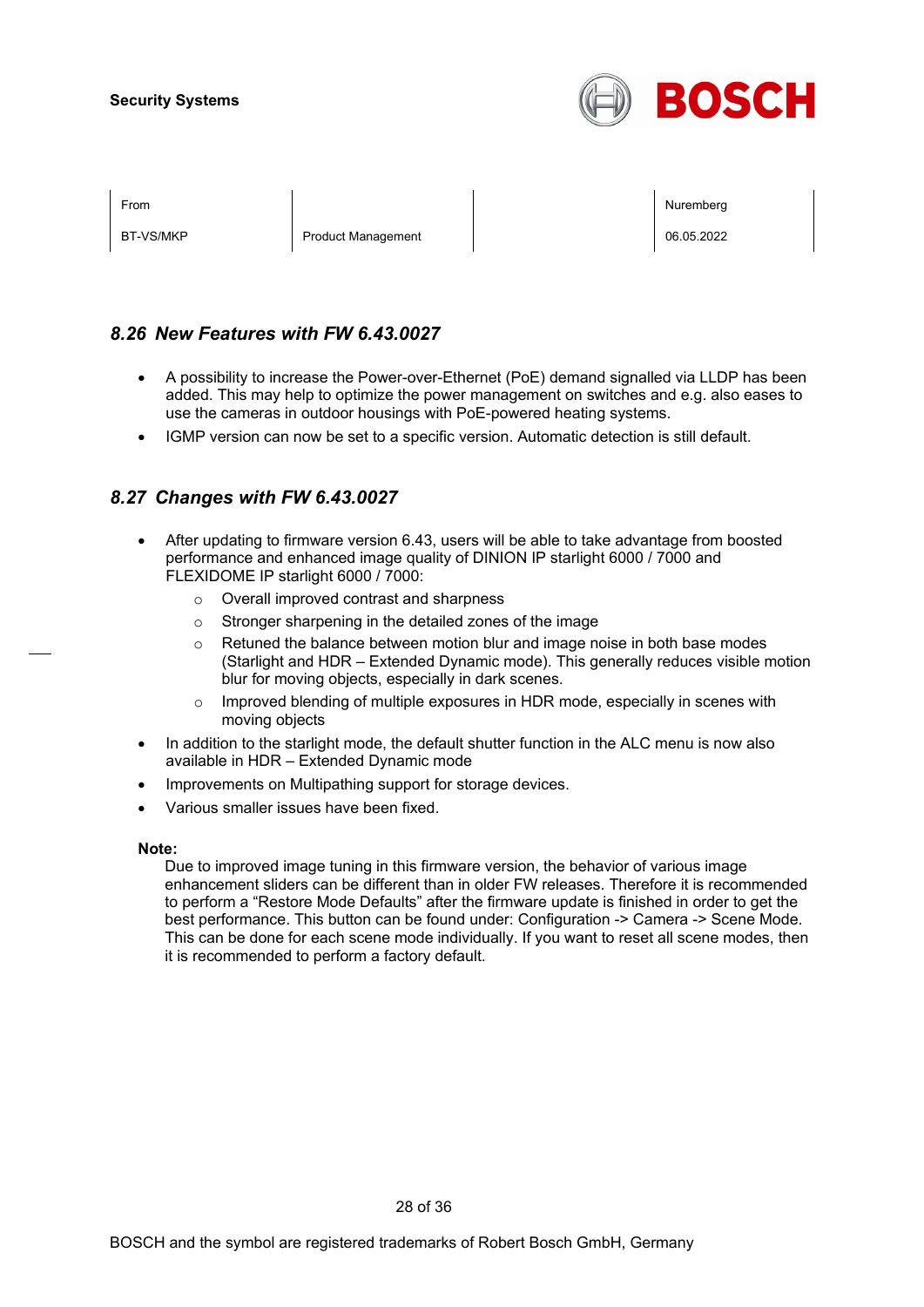

BT-VS/MKP Product Management 06.05.2022

From Nuremberg (Nuremberg ) and the contract of the contract of the contract of the contract of the contract of the contract of the contract of the contract of the contract of the contract of the contract of the contract o

## *8.28 Changes with FW 6.42.0021*

- Stronger user name and password policy is enforced. The following rules apply:
	- o User names must be at least five (5) characters long.
	- o User name and password must not be identical.
	- o A password must consist of minimum eight (8) characters.
	- o A password must contain both upper-case and lower-case letters.
	- o A password must include one or more numerical digits.
	- o A password must include at least one of these special characters:  $! ? " \# \$ \% () \{ \} [ ] * + - = . , ; ^ {\wedge} \_ | \sim \backslash$ Other special characters (like space  $@:<>$  ' & etc.) are not supported.
- Multicast discovery port is now configurable via browser interface.
- An issue where sporadically no video was shown after power cycle has been fixed.
- An issue where Automatic Network Replenishment ANR failed when SD card is broken has been fixed.
- Improved behavioural response on denial of service attacks.
- Various ONVIF communication issues have been fixed.
- Various smaller issues have been fixed.

## *8.29 Changes with FW 6.41.0037*

• Various smaller issues have been fixed.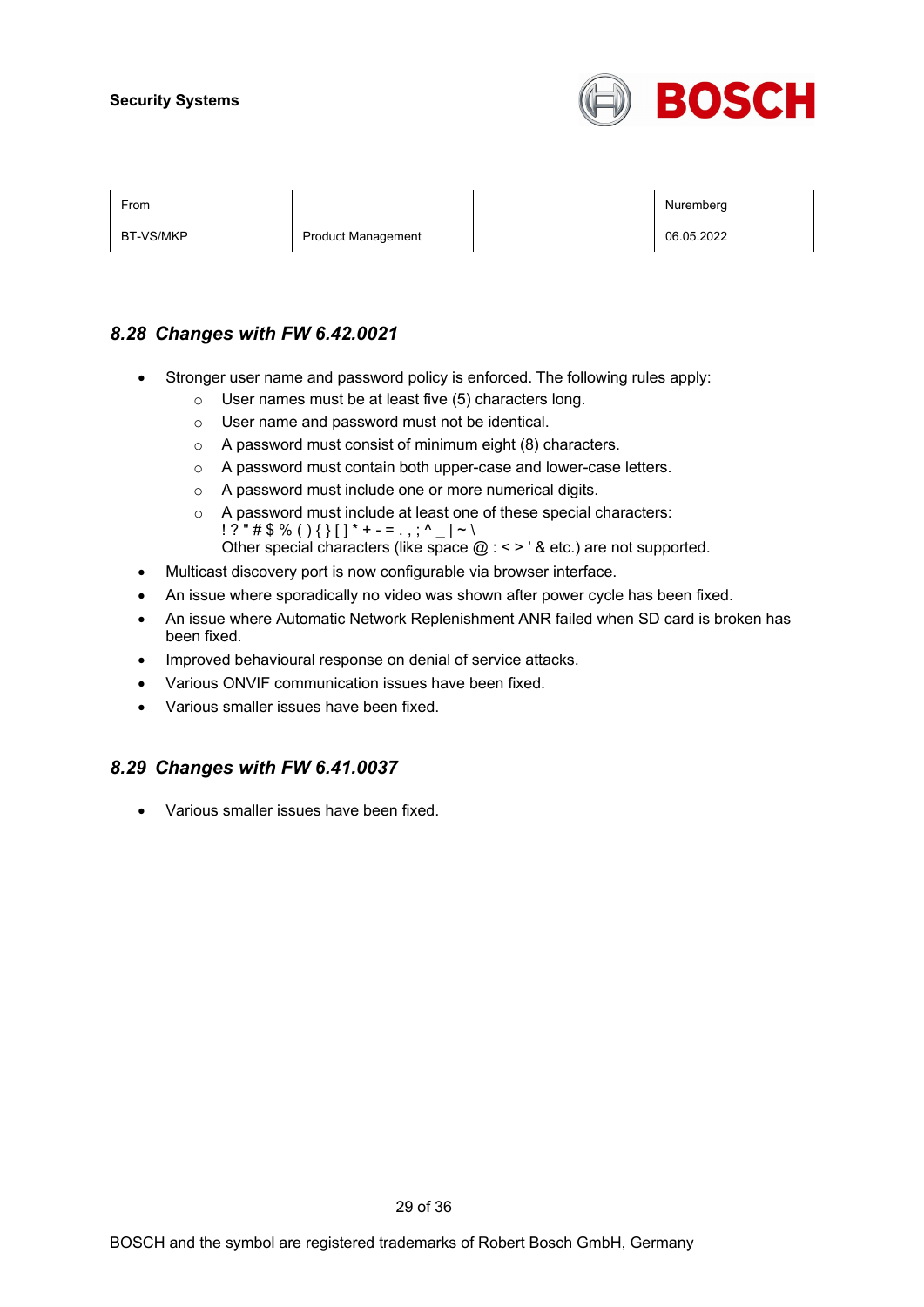

BT-VS/MKP Product Management Product Management Product Nanagement Product Nanagement Product Nanagement Product N

From Nuremberg (Nuremberg ) and the contract of the contract of the contract of the contract of the contract of the contract of the contract of the contract of the contract of the contract of the contract of the contract o

## *8.30 Features with FW 6.40.0240*

#### **Intelligent Streaming**

- Intelligent Streaming is a combination of features and functions to optimize bitrate consumption of recorded video. It benefits from improved noise reduction in still areas of the image, an average noise level communicated to the encoder, larger GOP size, strong use of prediction in case of B slices, and dynamic tuning of quantization parameters (QP) in the encoder.
- The strength of the bitrate optimization can be set via 5 levels. Savings can be up to 80% but are strongly scene-dependent.
- Intelligent Streaming is enabled by default in medium setting.

#### **Security**

- Password enforcement
	- $\circ$  New cameras with this firmware installed will only become operable after the password for the administration level (user "service") has been assigned.
	- o Other users "user" and "live" will only become accessible after the administrator assigned passwords to them.
	- $\circ$  Cameras which are updated to this firmware from a version lower than 6.40 will not change their behaviour and remain at their former protection level unless reset to factory defaults.
- Signed firmware file enforcement Only Bosch-signed firmware will be accepted by the camera without compromises. A downgrade to a non-signed firmware is not possible anymore.
- Data encryption on iSCSI storages
	- $\circ$  The payload on an iSCSI drive is encrypted using a symmetric XTS encryption scheme (block encryption).
	- $\circ$  The camera uses a number of public keys to asymmetrically encrypt the XTS key for multiple receivers. These public keys are maintained in the certificate store via certificates. Usage can be defined as for "recording1" and/or "recording2".
	- $\circ$  Payload encryption is possible on SD cards as well as on external iSCSI storage.
	- $\circ$  A client that shall be allowed to replay this footage must have its cert/key registered and activated.
	- $\circ$  The Video Recording Manager (VRM) may also be a receiver to decrypt the payload data for replay.
- SRTP payload encryption for live and replay SRTP provides payload encryption of UDP streams via TLS, similar to what HTTPS does by using TLS for TCP streams. Also encrypted multicast connections are possible.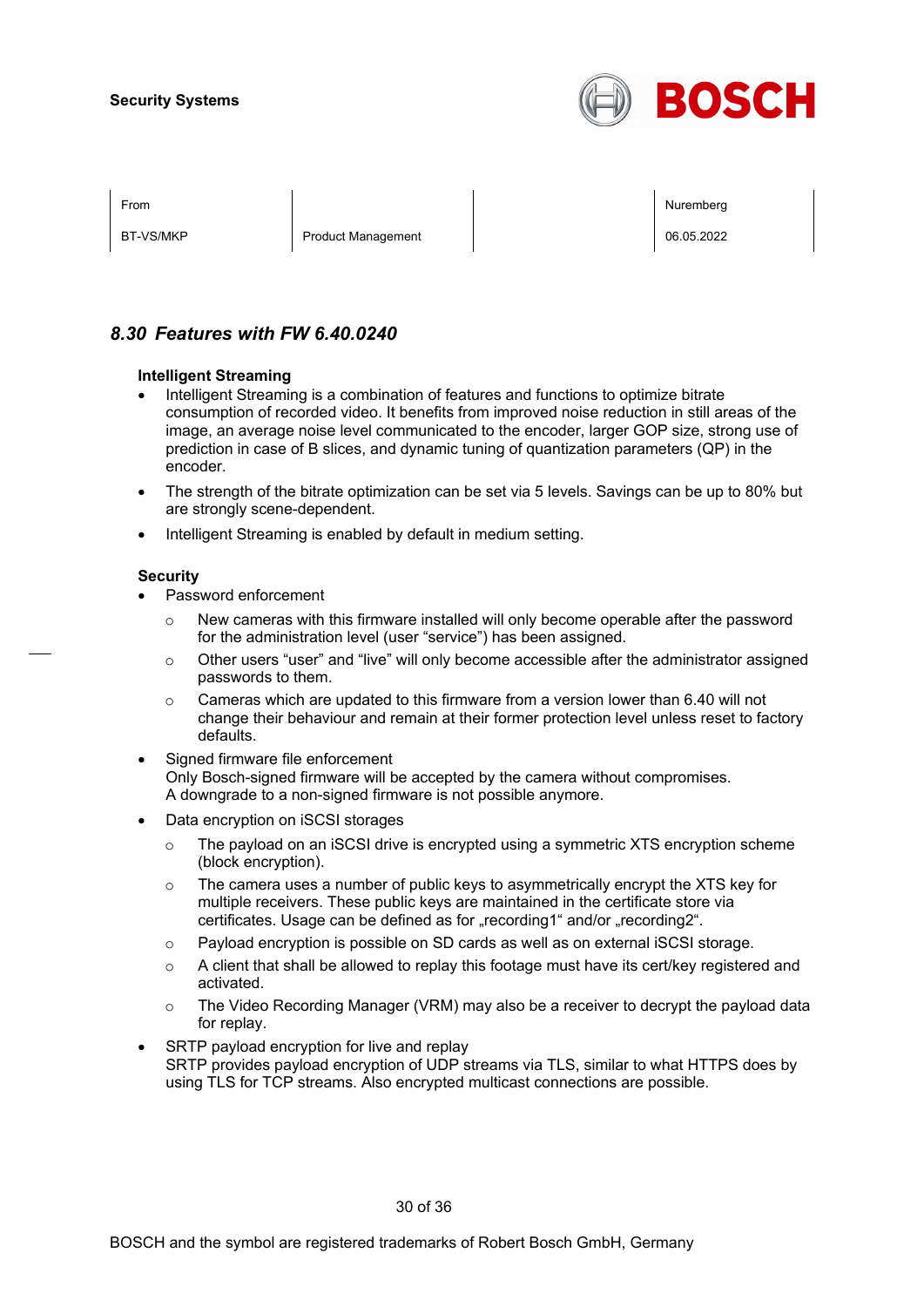

BT-VS/MKP Product Management Product Management Product Nanagement Product N

From Nuremberg (Nuremberg ) and the contract of the contract of the contract of the contract of the contract of the contract of the contract of the contract of the contract of the contract of the contract of the contract o

- SNMPv3 support
	- $\circ$  New alternative SNMP support provides encryption and authentication. This new service will provide pure MIB-II access.
	- $\circ$  Legacy functions, like NTCIP support or mapping of dedicated RCP commands to SNMP Enterprise MIB nodes, are only provided with existing SNMPv1 implementation.
- Certificate revocation list (CRL) support
- To improve usability and provide a more compact overview, the web user interface for the certificate store has been updated. It now allows direct tagging of certificates for usages. The former split into two areas (Files and Usage) is removed.
- Stronger encryption and password protection for configuration file
	- $\circ$  The configuration file is encrypted and password-protected before download.
	- $\circ$  The user as the owner of this configuration file is prompted for the password.
	- o The password is required when the configuration file is uploaded to a camera.
	- $\circ$  The configuration file is encrypted using standard mechanisms but not intended to be opened or modified by the user, thus the encryption key itself is kept internal and not exposed.
- Stronger encryption for maintenance log file The maintenance log file as being used in tech support cases is encrypted with a Bosch public key. Only tech support staff is authorized to decrypt and open the file.
- The minimum TLS version can be defined, e.g. to avoid vulnerabilities from TLS 1.0 and 1.1.
- The Telnet console has been completely removed and is substituted by a new logging facility providing:
	- o A more structured output including timestamp, severity and module sources
	- o Search and filtering for specific events via web user interface
	- o Direct output to a syslog server
	- $\circ$  Configuration to produce similar "debug" printouts for tech support as previously
- Consolidation of running services, visualized on new page "Network Services". Only those services (HTTP, HTTPS, RTSP, RCP, iSCSI, NTP, discovery, ONVIF discovery) are running which are required for activated functionality. All other services (FTP, SNMP, UPnP, GB/T 28181) and their respective ports are deactivated.
- The password unlock functionality (support recovery option) can be disabled.
- CHAVE cameras
	- $\circ$  Multiple trusted issuers are now allowed for client certificate authentication.
	- $\circ$  An option to not wipe the SXI certificate when a factory default is issued has been added.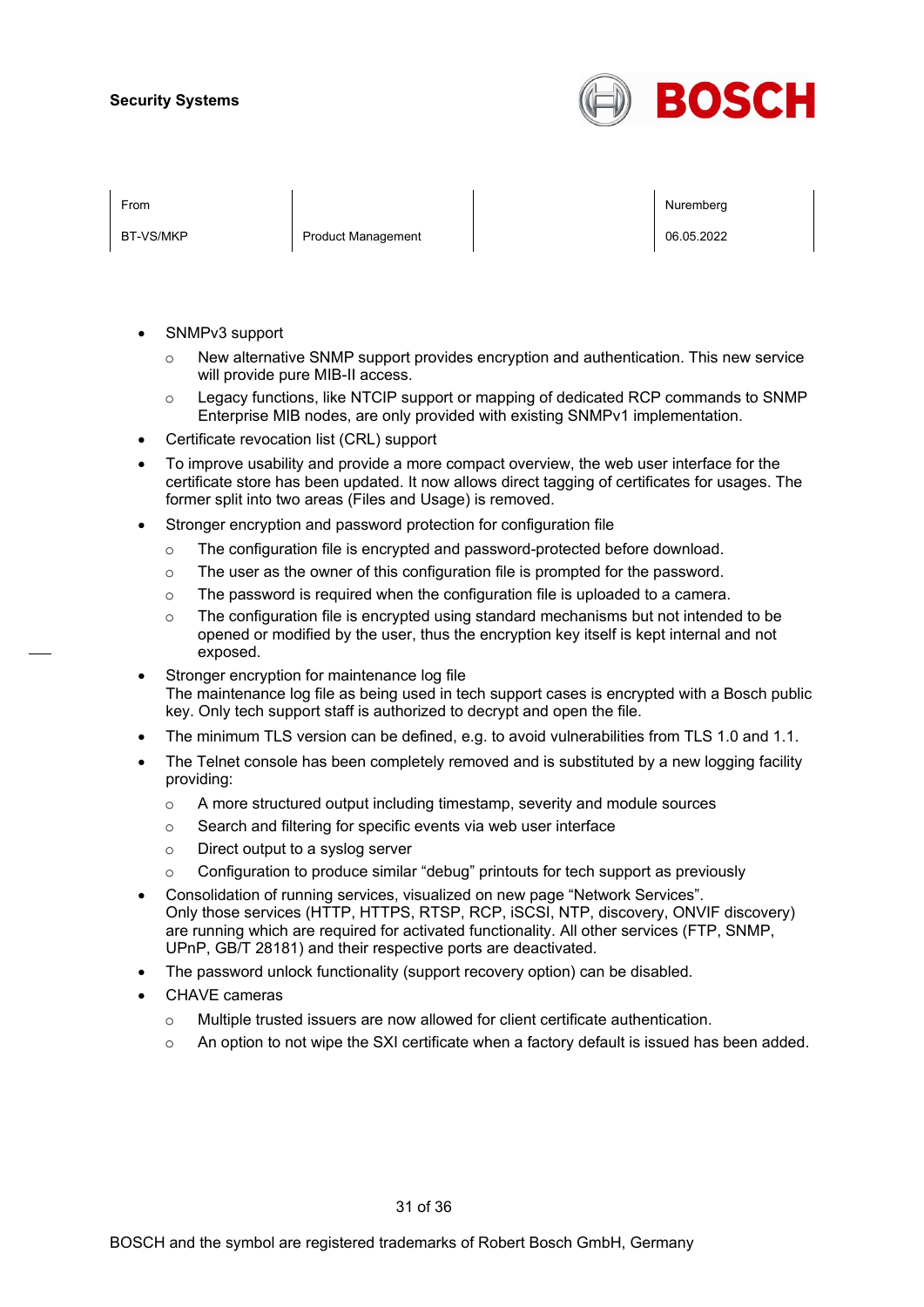

BT-VS/MKP Product Management Product Management Product Nanagement Product N

From Nuremberg (Nuremberg ) and the contract of the contract of the contract of the contract of the contract of the contract of the contract of the contract of the contract of the contract of the contract of the contract o

#### **Imaging**

• Improved noise filtering in still scenes.

#### **VCA**

For details on VCA 6.40 please refer to the separate release notes of Essential Video Analytics or Intelligent Video Analytics.

#### **ONVIF**

- ONVIF manual iris and focus controls added.
- Feature coverage of the ONVIF metadata stream has been extended to include e.g. object classes, object shape polygons, faces, flame and smoke detection info.
- Profile G support
	- o Recording start and control has been added.
	- o Recording search and replay functionality has been added.
	- o Tested with ONVIF Device Test Tool 16.07 SR2 rev. 617.

#### **Miscellaneous**

- SMTP port is now configurable via web interface.
- Multipathing support for storage devices.
- User name from certificate for EAP-TLS is used as EAP identity, if provided.
- Dynamically colored privacy masks, depending on surrounding video added. This can be used to not distract the operator due to intense color, e.g. white privacy mask in night scene.
- Cameras can connect to the CBS Remote Portal installer service.
- New illuminators for MIC 7000 are supported.
- Intelligent Auto Exposure (IAE) has been extended to cameras without FPGA.
- An event playback button has been added to the Live page to allow a quick playback of the last event in case there was an incident and the camera was connected remotely to check what happened instead of checking live and then go to the playback page.
- Default device date is set to firmware build time in case of invalid RTC time to avoid lock-out in case of certificate-based authentication.
- Dropbox API has been updated. The API used before was going obsolete on June  $28<sup>th</sup>$ , 2017.

## *8.31 Changes with FW 6.40.0240*

- Installation Code has been enhanced with a block for crypto-coprocessor version indicators. The length of the Installation Code has been extended to 48 digits instead of only 44 digits.
- Improved certificate parser to support more attributes used e.g. by various mail providers.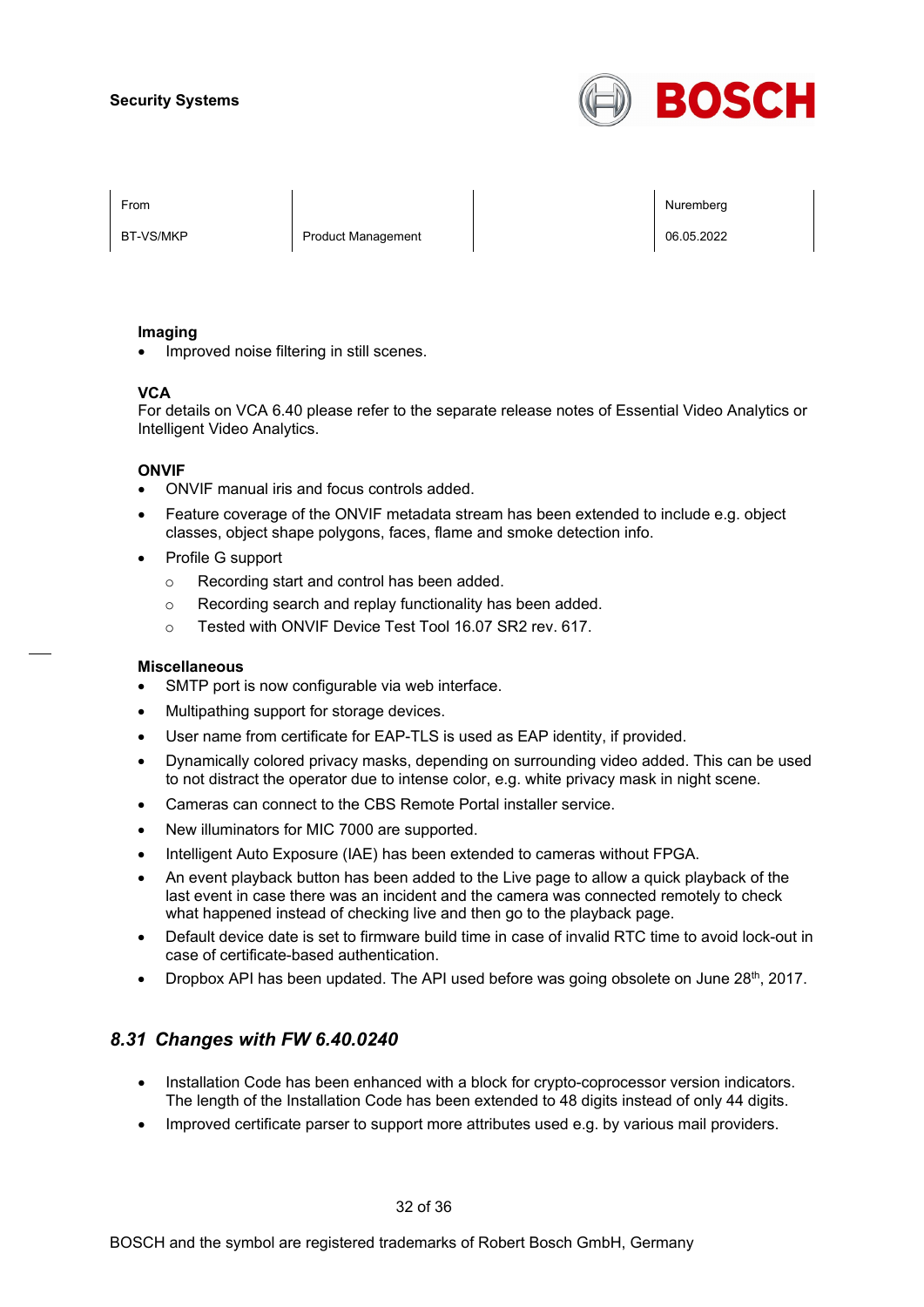

BT-VS/MKP Product Management Product Management Product Nanagement Product Nanagement Product Nanagement Product N

From Nuremberg (Nuremberg ) and the contract of the contract of the contract of the contract of the contract of the contract of the contract of the contract of the contract of the contract of the contract of the contract o

## *8.32 Features with FW 6.32.0111*

#### **Imaging**

• Settings for maximum gain control have been added.

#### **Thermal Imaging**

- Support of up to 640x480 pixels (VGA) thermal image.
- False Color Mapping selectable from a range of templates.
- Flat Field Correction (FFC) is synchronized with video analytics.

Refer to the release letter of DINION IP thermal 8000 for a comprehensive feature overview.

#### **Security**

- Strengthened password policy:
	- $\circ$  New passwords must now be a minimum of 8 characters including special characters.
	- o Passwords are continuously demanded; message cannot be hidden anymore.
- For full support of HSTS, an option "HSTS plus HTTP redirection" has been added.
- Fallback to TLS 1.0 can be disabled.

#### **VCA**

- JPEG with VCA overlay is now also available in full screen view.
- Analytics algorithms have been optimized to support thermal images.

For details on VCA 6.30 please refer to the release notes of Essential Video Analytics or Intelligent Video Analytics.

#### **Miscellaneous**

- Improved user interface for 802.1x settings. Interface shows an EAP-MD5 password field and lists the EAP-TLS certificates with a link to the certificate store.
- Security coprocessor (TPM) version is listed in system overview.
- Preposition widget on Live page can be completely disabled in Web appearance settings.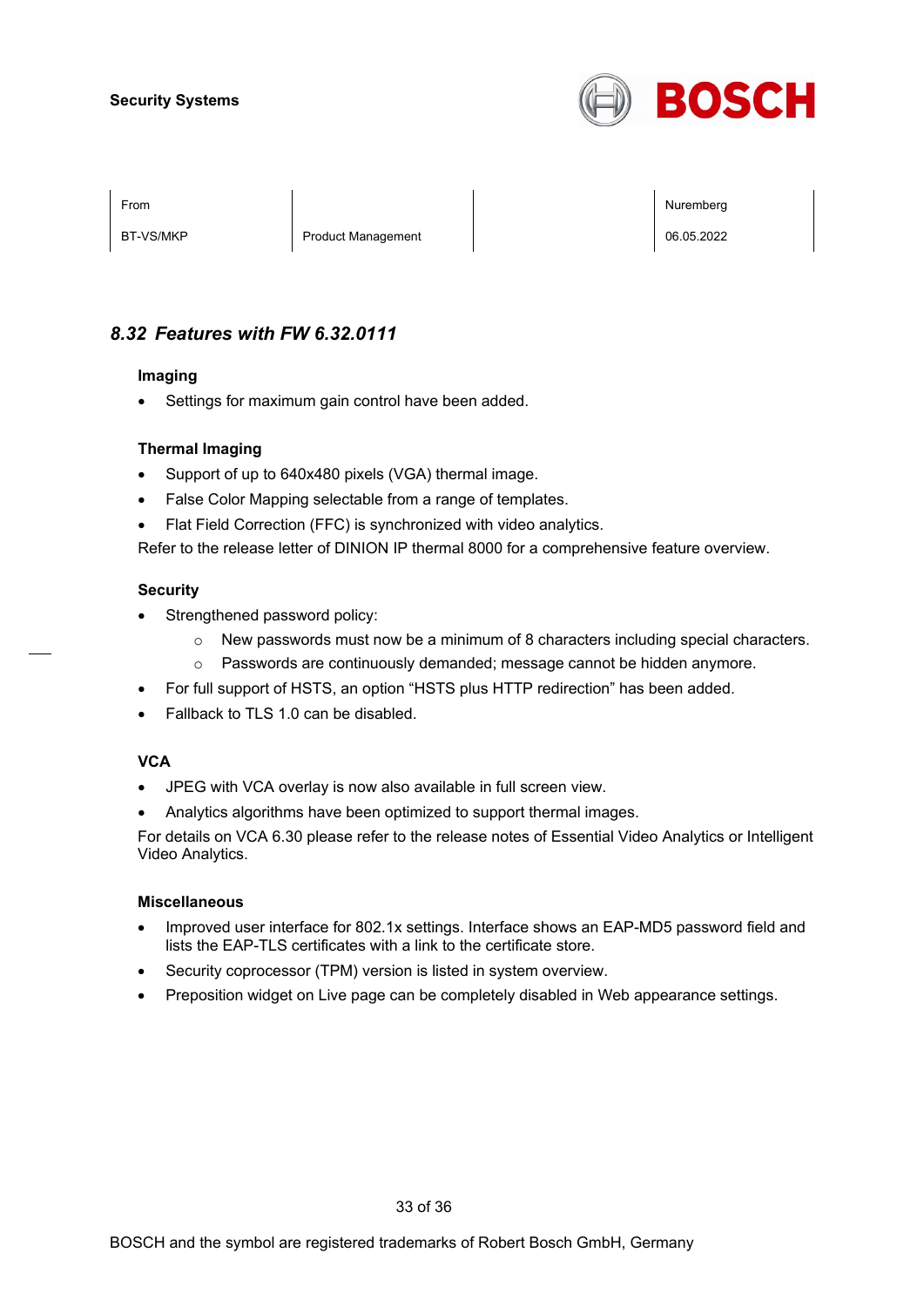

BT-VS/MKP Product Management Product Management Product Nanagement Product Nanagement Product Nanagement Product N

From Nuremberg (Nuremberg ) and the contract of the contract of the contract of the contract of the contract of the contract of the contract of the contract of the contract of the contract of the contract of the contract o

## *8.33 Changes*

- Limited frame rate stream capability names are presenting the frame rate as "skip" value, which is used as divisor in relation to the base frame rate. A value "skip 5" results e.g. in 12 fps if base frame rate is set to 60 fps, or in 5 fps if base frame rate is set to 25 fps.
- In preparation for ONVIF Profile Q support, planned for next major firmware release, the default setting for Automatic IPv4 address assignment has changed from "On" to "On plus Link-Local", a setting that had already been in the option list before. Though this might seem a small change, it may have an impact: The former default IP address 192.168.0.1 will virtually become obsolete. Instead, the camera will assign itself an auto-IP address out of the range 169.254.1.0 to

169.254.254.255 as long as there is no other IP address assigned by a DHCP server. *[\(https://en.wikipedia.org/wiki/Link-local\\_address\)](https://en.wikipedia.org/wiki/Link-local_address)*

The advantage is that there are no more duplicate IP addresses, which is considered prohibited in a network.

- New tuning of image pre-processing has been applied to improve motion sharpness and to reduce artifacts.
- VCA overlays are drawn after scaling to improve visibility.
- For DINION IP thermal 8000, non-functional rotate, flip and mirror were removed from web user interface. In addition, some smaller user interface clean-ups were applied.
- An issue has been fixed where the maintenance log could not be downloaded.
- An issue has been fixed where the wrong SD card recording status was displayed.
- A security leak, which allowed to extract critical data from the device, has been fixed.
- A problem with incorrect time zone info in recording packets causing gaps in timeline has been fixed.

## *8.34 New Features with FW 6.30.0140*

The feature set of this CPP7 platform firmware is aligned with the feature set of CPP4 and CPP6 platforms. See below the latest feature additions in relation to former firmware 6.2x and new features specific to CPP7.

For earlier feature additions please refer to CPP4 or CPP6 release notes.

#### **Imaging**

- Flexible video input orientation handling, including mirror and rotate (90°, 180° and 270°) allows corridor view applications using full resolution.
- A 1.3 MP crop is available on stream 2 on 1080p variants.
- Built-in gyro sensor is supported for automatic orientation detection.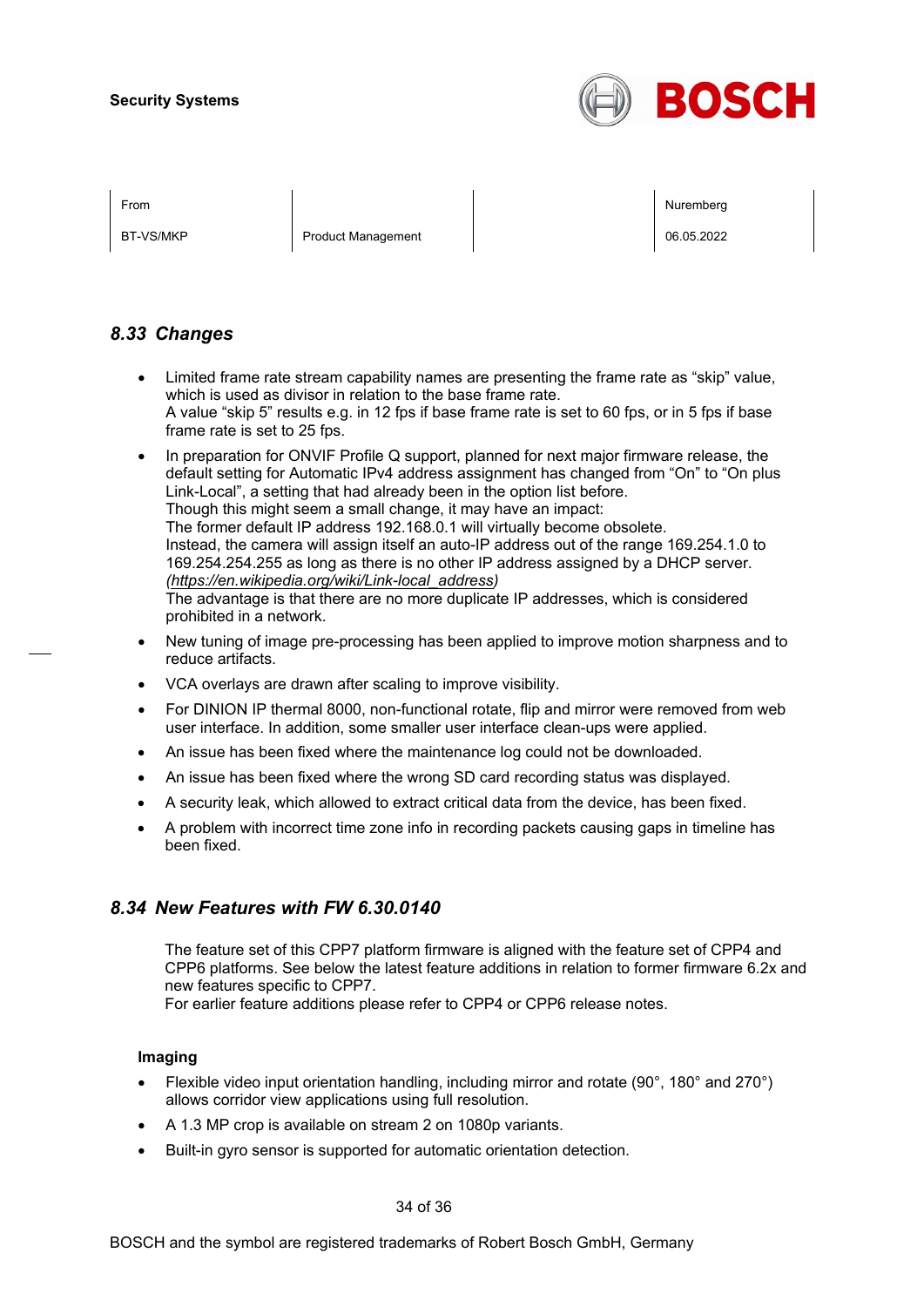

BT-VS/MKP Product Management 06.05.2022

From Nuremberg (Nuremberg ) and the contract of the contract of the contract of the contract of the contract of the contract of the contract of the contract of the contract of the contract of the contract of the contract o

#### **Security**

- The user management allows free assignment of usernames. Each user can be assigned a user group representing live, user, or service level.
- New user management system allows to dynamically create a user for whom the password can be treated as token. Also timeout before user account expires is possible.
- Token-based authentication implemented to allow user management based on communication with Microsoft Active Directory Federation Services.
- Secure FTP connection (FTP over TLS) is implemented.
- ICMP redirect messages are not accepted by default. Acceptance can be re-enabled via RCP+ command, if needed.
- Video authentication is also possible on RTSP streaming. It can be enabled with CGI parameter 'auth=1' which requests picture info packets (payload type 97).

#### **Recording**

- Recording to iSCSI supports LUN size up to 64 TB.
- A PTZ preposition can be stored in a recording profile, allowing to record only a 'region of interest' (ROI) of the full image.

#### **ONVIF**

- ONVIF encoder profile settings can be verified via http://<ipaddress>/onvif\_encoder\_profiles.
- Manual focus and iris control is supported via ONVIF command.
- Tamper detection alarms are forwarded to and included in ONVIF event services.

#### **VCA**

- 6000 series cameras support Essential Video Analytics.
- 7000 series cameras support Intelligent Video Analytics.

For details on VCA 6.30 please refer to the release notes of Essential Video Analytics or Intelligent Video Analytics.

#### **Miscellaneous**

- HTML5 video tag is used to display a continuous MP4 video file from the camera on browsers not supporting NPAPI plug-ins (MPEG-ActiveX) like Firefox, Chrome and MS Edge.
- A "Links" section in the main navigation (blue top bar) leads to a DownloadStore page providing latest tools, apps and supportive software.
- Unicode characters are also possible on all configuration strings.
- Time server IP address can be accepted to be overwritten by DHCP.